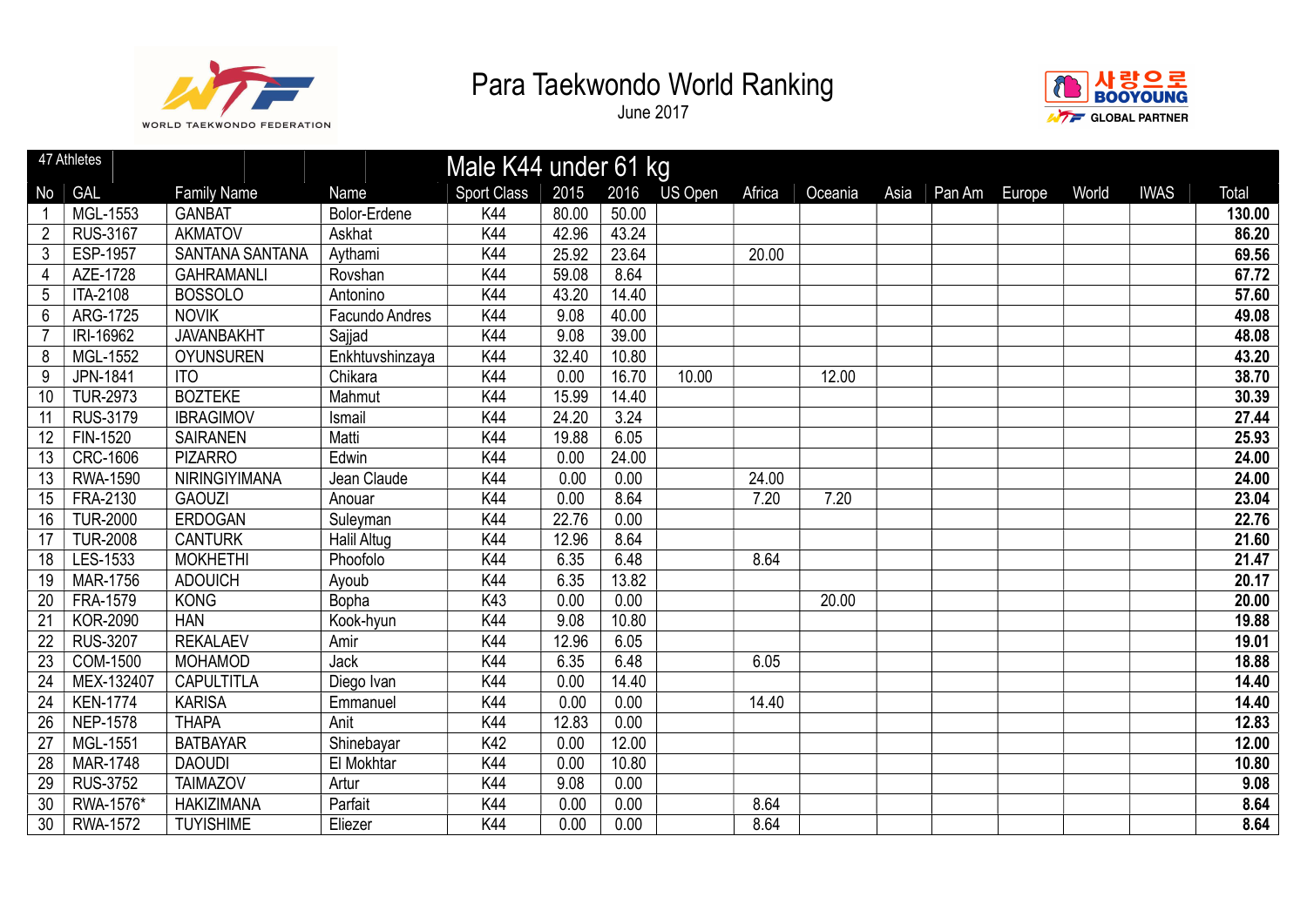

June 2017



| 30 | ETH-1562        | <b>MEBRATU</b>       | Amare        | K44 | 0.00 | 0.00 |      | 8.64 |  | 8.64 |
|----|-----------------|----------------------|--------------|-----|------|------|------|------|--|------|
| 33 | <b>IND-1815</b> | <b>KUMAR</b>         | Hemant       | K44 | 0.00 | 6.48 |      |      |  | 6.48 |
| 33 | AZE-1992        | <b>NUSRATDINOV</b>   | Emin         | K44 | 6.48 | 0.00 |      |      |  | 6.48 |
| 35 | <b>FRA-2807</b> | <b>HAMOU</b>         | Jonathan     | K44 | 0.00 | 6.05 |      |      |  | 6.05 |
| 35 | COD-1592        | <b>KASEREKA</b>      | Samuel Jonas | K44 | 0.00 | 0.00 |      | 6.05 |  | 6.05 |
| 35 | <b>KEN-1773</b> | <b>KIZARO</b>        | Samuel Masha | K44 | 0.00 | 0.00 |      | 6.05 |  | 6.05 |
| 35 | <b>KEN-1776</b> | <b>KAINGU</b>        | Thomas       | K44 | 0.00 | 0.00 |      | 6.05 |  | 6.05 |
| 35 | RWA-1570        | <b>NSANZUMUKIZA</b>  | Dieudonne    | K44 | 0.00 | 0.00 |      | 6.05 |  | 6.05 |
| 35 | RWA-1573        | <b>SAFARI</b>        | Dieudonne    | K44 | 0.00 | 0.00 |      | 6.05 |  | 6.05 |
| 35 | ETH-1561        | <b>ZERIHUN</b>       | Wasihun      | K44 | 0.00 | 0.00 |      | 6.05 |  | 6.05 |
| 42 | <b>USA-9508</b> | <b>HANKINS</b>       | Robert       | K44 | 0.00 | 0.00 | 6.00 |      |  | 6.00 |
| 43 | <b>UAE-1700</b> | <b>ALMAHRI</b>       | Ali Mohammed | K44 | 4.54 | 0.00 |      |      |  | 4.54 |
| 44 | AFG-1833        | <b>HAIDARY</b>       | Zubair       | K44 | 0.00 | 3.24 |      |      |  | 3.24 |
| 44 | ESP-1607        | <b>VIDAL ALVAREZ</b> | Alejandro    | K43 | 0.00 | 3.24 |      |      |  | 3.24 |
| 46 | <b>UKR-2090</b> | <b>ALIEKSIEIEV</b>   | Vitalii      | K44 | 3.03 | 0.00 |      |      |  | 3.03 |
| 47 | KAZ-1860        | <b>SERIKOV</b>       | Maxat        | K44 | 2.16 | 0.00 |      |      |  | 2.16 |

\*Refugee athlete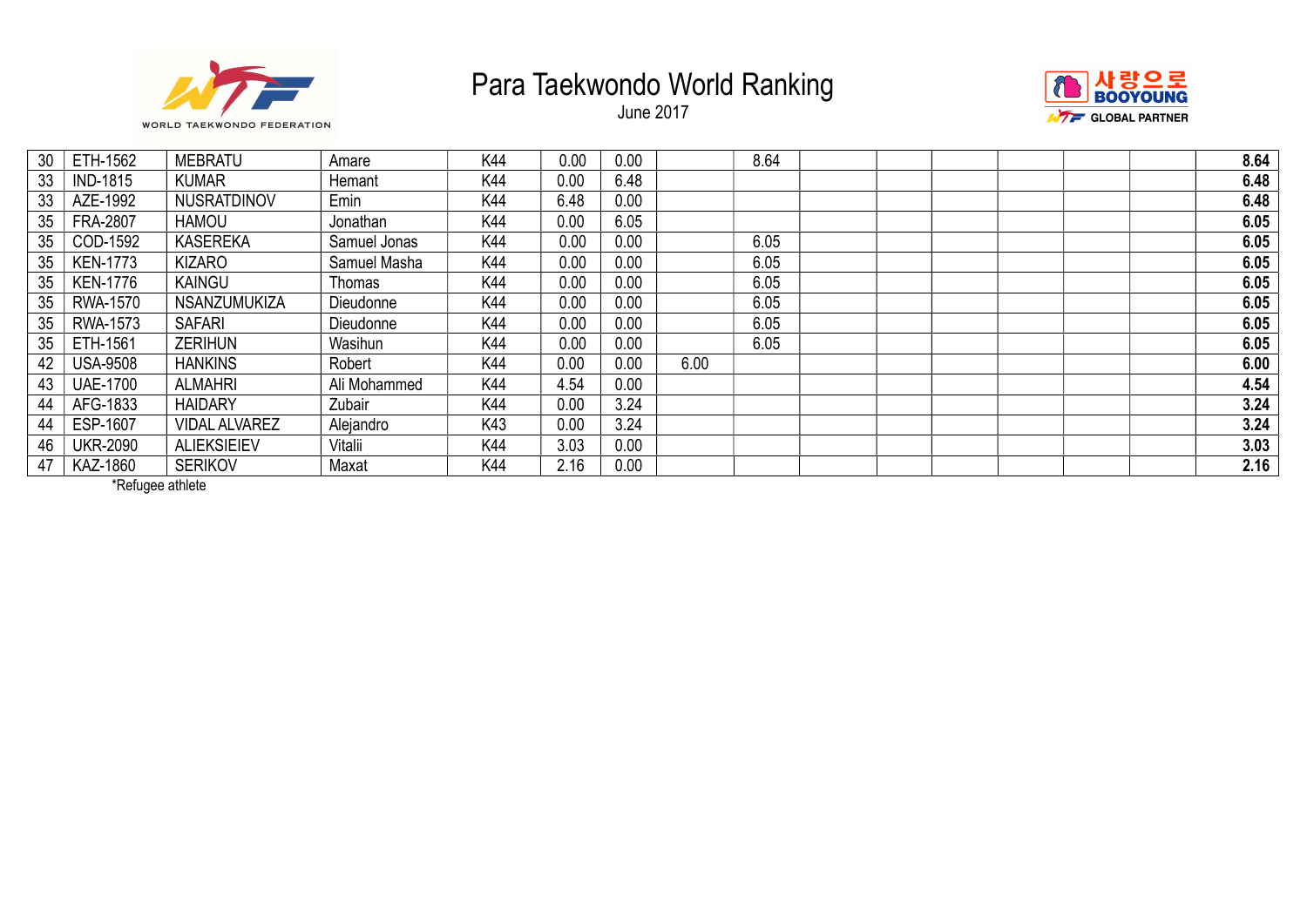



|                 | 44 athletes     |                         |                | Male K44 under 75 kg |                   |       |                   |        |         |      |        |        |       |             |        |
|-----------------|-----------------|-------------------------|----------------|----------------------|-------------------|-------|-------------------|--------|---------|------|--------|--------|-------|-------------|--------|
| No              | GAL             | <b>Family Name</b>      | Name           | <b>Sport Class</b>   | 2015              | 2016  | <b>US</b><br>Open | Africa | Oceania | Asia | Pan Am | Europe | World | <b>IWAS</b> | Total  |
|                 | IRI-1576        | POURRAHNAMAAHMAD        | Mahdi          | K44                  | 110.00            | 42.00 |                   |        |         |      |        |        |       |             | 152.00 |
| $\overline{2}$  | <b>RUS-1878</b> | <b>NAZARENKO</b>        | Vitalii        | K44                  | 42.63             | 17.64 |                   |        |         |      |        |        |       |             | 60.27  |
| 3               | <b>USA-5488</b> | <b>SABATES</b>          | Felix          | K44                  | 0.00              | 37.22 | 10.00             |        | 12.00   |      |        |        |       |             | 59.22  |
| 4               | <b>TUR-2001</b> | <b>CELIK</b>            | Fatih          | K44                  | 43.76             | 8.64  |                   |        |         |      |        |        |       |             | 51.84  |
| 5               | GER-3436        | <b>CELIK</b>            | Hasim          | K44                  | 43.20             | 6.05  |                   |        |         |      |        |        |       |             | 49.81  |
| 6               | <b>MAR-1738</b> | <b>AATIF</b>            | Mohammed       | K44                  | 12.96             | 22.32 |                   | 14.40  |         |      |        |        |       |             | 49.68  |
|                 | ESP-1609        | AMADO GARAGARZA         | Gabriel        | K44                  | 13.40             | 11.45 |                   | 20.00  |         |      |        |        |       |             | 44.85  |
| 8               | AZE-1730        | <b>ABUZARLI</b>         | Abulfaz        | K44                  | 25.92             | 14.40 |                   |        |         |      |        |        |       |             | 40.32  |
| 9               | CRC-1718        | <b>MOLINA</b>           | Andres         | K44                  | 0.00              | 40.00 |                   |        |         |      |        |        |       |             | 40.00  |
| 9               | <b>RUS-1592</b> | <b>ISALDIBIROV</b>      | Magomedzagir   | K44                  | 0.00              | 40.00 |                   |        |         |      |        |        |       |             | 40.00  |
| 11              | <b>RUS-1634</b> | <b>CHEPURENKOV</b>      | <b>Boris</b>   | K44                  | 19.88             | 11.45 |                   |        |         |      |        |        |       |             | 31.33  |
| 12              | <b>RUS-1879</b> | <b>KUPEEV</b>           | Georgii        | K44                  | 30.96             | 0.00  |                   |        |         |      |        |        |       |             | 30.96  |
| 13              | FRA-3072        | <b>AKAKPO</b>           | Alain          | K44                  | $\overline{0.00}$ | 0.00  |                   | 7.20   | 20.00   |      |        |        |       |             | 27.20  |
| 14              | RUS-3192        | <b>AMAROV</b>           | Makhdi         | K44                  | 22.47             | 0.00  |                   |        |         |      |        |        |       |             | 22.47  |
| 15              | <b>UAE-1700</b> | <b>ALMAHRI</b>          | Ali Mohammed   | K44                  | 21.08             | 0.00  |                   |        |         |      |        |        |       |             | 21.08  |
| 15              | <b>TUR-1994</b> | <b>TOKDOGAN</b>         | Yasin          | K44                  | 21.08             | 0.00  |                   |        |         |      |        |        |       |             | 21.08  |
| 17              | <b>MAR-1745</b> | <b>ZOUINE</b>           | Azeddine       | K44                  | 9.08              | 10.80 |                   |        |         |      |        |        |       |             | 19.88  |
| 18              | <b>RUS-4255</b> | <b>FEOFANOV</b>         | Vladimir       | K44                  | 0.00              | 19.80 |                   |        |         |      |        |        |       |             | 19.80  |
| 19              | FRA-2130        | <b>GAOUZI</b>           | Anouar         | K44                  | 6.35              | 11.70 |                   |        |         |      |        |        |       |             | 18.05  |
| 20              | KAZ-1860        | <b>SERIKOV</b>          | Maxat          | K44                  | 15.56             | 0.00  |                   |        |         |      |        |        |       |             | 15.56  |
| $\overline{21}$ | IRI-12547       | AZIZIAGHDAM             | Asghar         | K44                  | 0.00              | 15.00 |                   |        |         |      |        |        |       |             | 15.00  |
| 22              | MEX-132398      | <b>BUITIAN SANTIAGO</b> | Angel de Jesus | K44                  | 0.00              | 14.40 |                   |        |         |      |        |        |       |             | 14.40  |
| 23              | <b>USA-1505</b> | <b>ESPINOSA</b>         | Daniel         | K42                  | 0.00              | 7.50  | 6.00              |        |         |      |        |        |       |             | 13.50  |
| 24              | <b>NEP-1579</b> | <b>KUNWAR</b>           | Chinta Bahadur | K44                  | 12.83             | 0.00  |                   |        |         |      |        |        |       |             | 12.83  |
| 25              | SRB-2936        | <b>SPAJIC</b>           | Nicola         | K44                  | 0.00              | 0.00  |                   | 12.00  |         |      |        |        |       |             | 12.00  |
| $\overline{26}$ | PHI-1775        | <b>GANAPIN</b>          | Allain Keanu   | K44                  | 0.00              | 4.54  |                   |        | 7.20    |      |        |        |       |             | 11.74  |
| 27              | KAZ-1809        | ZHUMAY                  | Bekzhan        | K44                  | 9.08              | 0.00  |                   |        |         |      |        |        |       |             | 9.08   |
| 27              | NIG-1538        | <b>OUMAROU GOUZAE</b>   | Ismael         | K44                  | 9.08              | 0.00  |                   |        |         |      |        |        |       |             | 9.08   |
| 29              | PER-1844        | <b>RENTERIA CERNA</b>   | Shiroy         | K44                  | 0.00              | 8.64  |                   |        |         |      |        |        |       |             | 8.64   |
| 29              | GRE-2445        | <b>PANAGIOTOPOULOS</b>  | Vasileios      | K44                  | 0.00              | 8.64  |                   |        |         |      |        |        |       |             | 8.64   |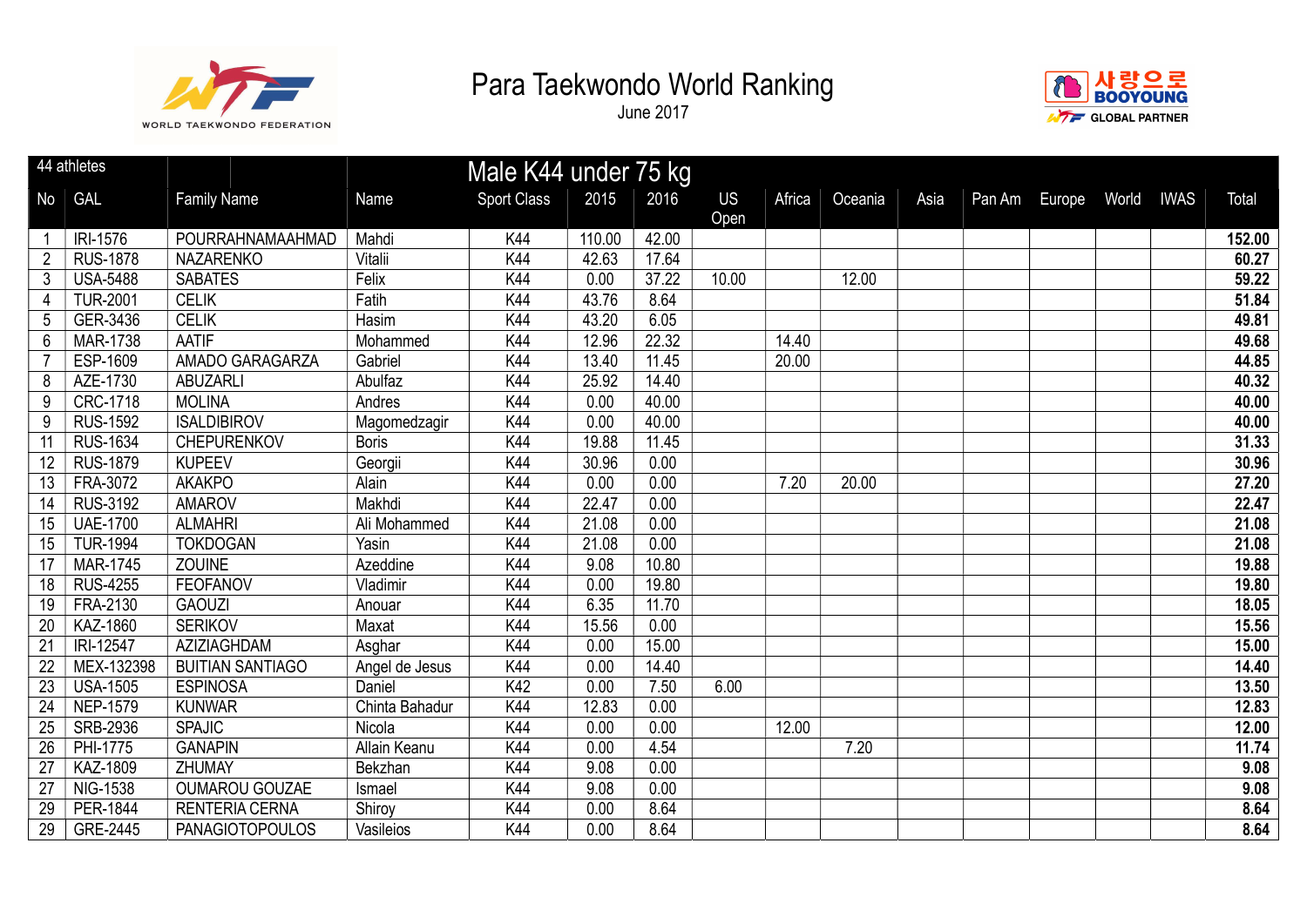



| 29 | GHA-1636        | <b>MOHAMMED</b>   | Azumah Salih | K44 | 0.00 | 0.00 |      | 8.64 |  |  | 8.64 |
|----|-----------------|-------------------|--------------|-----|------|------|------|------|--|--|------|
| 29 | <b>KEN-1772</b> | <b>KABANI</b>     | Peter Yeri   | K44 | 0.00 | 0.00 |      | 8.64 |  |  | 8.64 |
| 33 | <b>NEP-1554</b> | <b>SHAKYA</b>     | Arun         | K44 | 7.20 | 0.00 |      |      |  |  | 7.20 |
| 33 | <b>IRI-1577</b> | <b>JAFARZADEH</b> | Mahmoud      | K42 | 7.20 | 0.00 |      |      |  |  | 7.20 |
| 35 | <b>IND-1830</b> |                   | Vishal       | K44 | 0.00 | 6.48 |      |      |  |  | 6.48 |
| 35 | <b>IND-1835</b> | <b>TIRKEY</b>     | Naresh Kumar | K44 | 0.00 | 6.48 |      |      |  |  | 6.48 |
| 35 | KOR-4250        | <b>CHOI</b>       | Jae-Sik      | K44 | 0.00 | 6.48 |      |      |  |  | 6.48 |
| 35 | EGY-2693        | <b>EMARA</b>      | Mohamed      | K44 | 0.00 | 6.48 |      |      |  |  | 6.48 |
| 39 | <b>RUS-3218</b> | <b>IAKHIAEV</b>   | <b>Bilal</b> | K44 | 3.03 | 3.24 |      |      |  |  | 6.27 |
| 40 | SRB-2851        | <b>MILJKOVIC</b>  | Nemanja      | K44 | 0.00 | 6.05 |      |      |  |  | 6.05 |
| 40 | POL-2044        | <b>MAKULEC</b>    | Juliusz      | K44 | 0.00 | 6.05 |      |      |  |  | 6.05 |
| 42 | <b>NEP-1552</b> | <b>ADHIKARI</b>   | Hiramani     | K44 | 4.32 | 0.00 |      |      |  |  | 4.32 |
| 42 | <b>UKR-2174</b> | <b>VEDMEDENKO</b> | Roman        | K44 | 4.32 | 0.00 |      |      |  |  | 4.32 |
| 44 | <b>USA-8000</b> | <b>METZ</b>       | David        | K44 | 0.00 | 0.00 | 3.60 |      |  |  | 3.60 |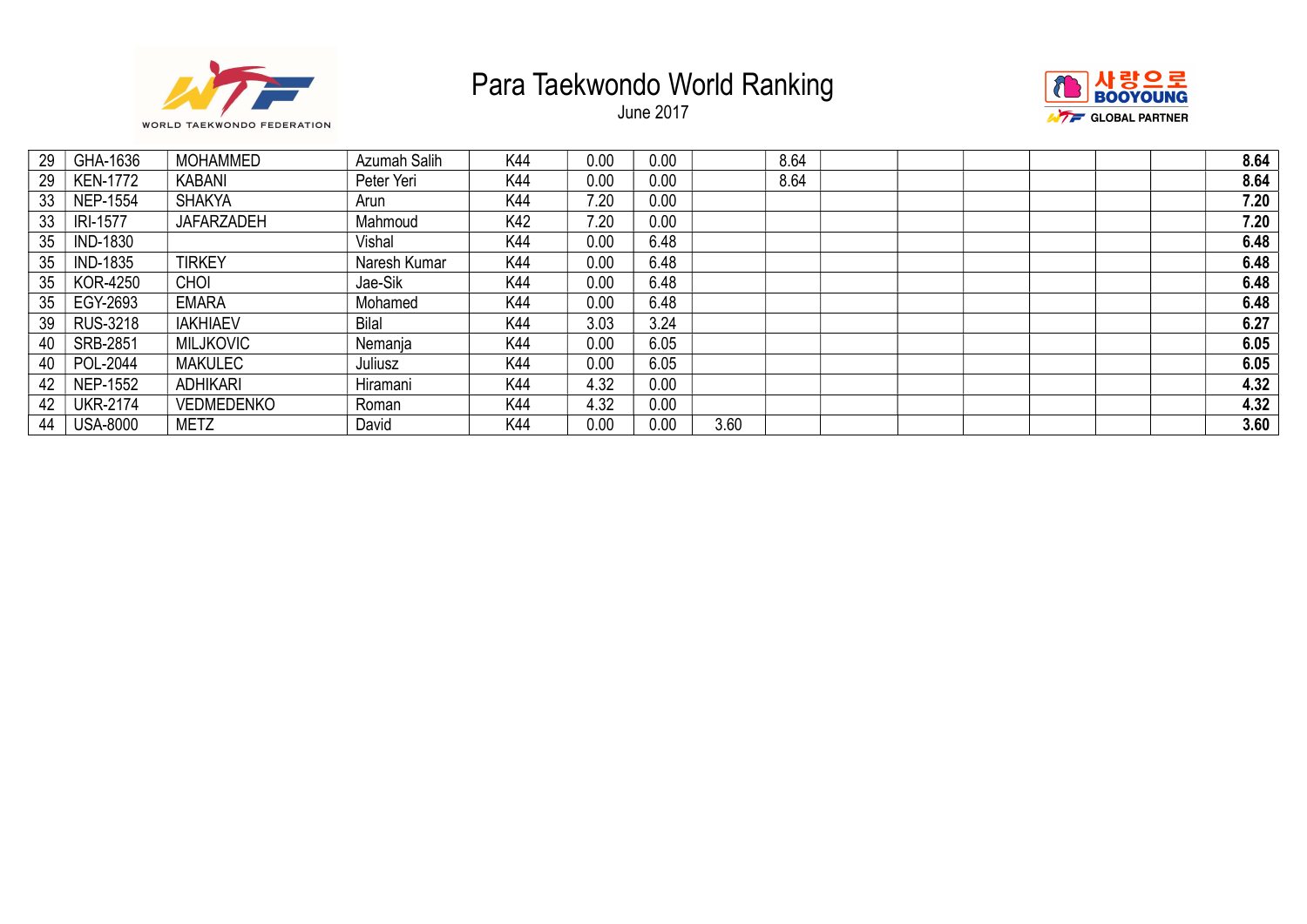



|                | 38 athletes     |                        |            | Male K44 over 75 kg |       |       |            |        |         |      |        |        |       |             |        |
|----------------|-----------------|------------------------|------------|---------------------|-------|-------|------------|--------|---------|------|--------|--------|-------|-------------|--------|
| No.            | <b>GAL</b>      | <b>Family Name</b>     | Name       | <b>Sport Class</b>  | 2015  | 2016  | US Open    | Africa | Oceania | Asia | Pan Am | Europe | World | <b>IWAS</b> | Total  |
|                | CRO-2030        | <b>MIKULIC</b>         | Ivan       | K44                 | 82.32 | 40.00 |            |        | 12.00   |      |        |        |       |             | 134.32 |
| $\overline{2}$ | <b>USA-2677</b> | <b>STACEY</b>          | Corbin     | K44                 | 30.56 | 61.42 | <b>DNS</b> | 12.00  | 7.20    |      |        |        |       |             | 111.18 |
| 3              | <b>RUS-1598</b> | <b>ATAEV</b>           | Zainutdin  | K44                 | 46.80 | 39.00 |            |        |         |      |        |        |       |             | 85.80  |
| $\overline{4}$ | <b>USA-5686</b> | <b>MEDELL</b>          | Evan       | K44                 | 18.96 | 36.60 | 10.00      |        | 20.00   |      |        |        |       |             | 85.56  |
| 5              | IRI-12547       | <b>AZIZIAGHDAM</b>     | Asghar     | K44                 | 71.60 | 10.80 |            |        |         |      |        |        |       |             | 82.40  |
| 6              | MEX-7333        | PEDROZA                | Francisco  | K44                 | 0.00  | 40.00 | 3.60       |        |         |      |        |        |       |             | 43.60  |
| $\overline{7}$ | <b>UZB-1689</b> | OBIDJONOV              | Sarvarjon  | K44                 | 19.88 | 16.20 |            | 7.20   |         |      |        |        |       |             | 43.28  |
| 8              | GER-3436        | <b>CELIK</b>           | Hasim      | K44                 | 0.00  | 15.00 |            | 20.00  | 7.20    |      |        |        |       |             | 42.20  |
| 9              | AZE-1736        | <b>ADISHIRINOV</b>     | Vugar      | K44                 | 28.80 | 8.64  |            |        |         |      |        |        |       |             | 37.44  |
| 10             | <b>RUS-2325</b> | <b>LAVROV</b>          | Alexander  | K44                 | 26.64 | 9.29  |            |        |         |      |        |        |       |             | 35.93  |
| 11             | AUS-1583        | <b>CURRIE</b>          | Steven     | K42                 | 30.00 | 0.00  |            |        |         |      |        |        |       |             | 30.00  |
| 12             | IRI-12161       | <b>ABDI SARTANG</b>    | Mohsen     | K44                 | 0.00  | 27.00 |            |        |         |      |        |        |       |             | 27.00  |
| 13             | <b>RUS-3683</b> | <b>DZHUPANOV</b>       | Murat      | K44                 | 22.47 | 0.00  |            |        |         |      |        |        |       |             | 22.47  |
| 14             | <b>RUS-1597</b> | <b>MAGOMEDOV</b>       | Magomed    | K44                 | 20.00 | 0.00  |            |        |         |      |        |        |       |             | 20.00  |
| 15             | <b>FRA-2083</b> | <b>BAGARRE</b>         | Cédric     | K44                 | 13.40 | 6.05  |            |        |         |      |        |        |       |             | 19.45  |
| 16             | MGL-1518        | <b>GANKHUU</b>         | Ankhbayar  | K44                 | 15.12 | 0.00  |            |        |         |      |        |        |       |             | 15.12  |
| 17             | <b>USA-9517</b> | <b>SMITH</b>           | Anthony    | K44                 | 0.00  | 0.00  | 6.00       | 7.20   |         |      |        |        |       |             | 13.20  |
| 18             | <b>TUR-1994</b> | <b>TOKDOGAN</b>        | Yasin      | K44                 | 6.48  | 6.05  |            |        |         |      |        |        |       |             | 12.53  |
| 19             | <b>TUR-1624</b> | <b>KAYAN</b>           | Bayram     | K44                 | 12.10 | 0.00  |            |        |         |      |        |        |       |             | 12.10  |
| 20             | POL-1746        | <b>PAWLAK</b>          | Michal     | K44                 | 12.00 | 0.00  |            |        |         |      |        |        |       |             | 12.00  |
| 20             | <b>POL-1725</b> | <b>WIECZOREK</b>       | Pryzemslaw | K41                 | 0.00  | 12.00 |            |        |         |      |        |        |       |             | 12.00  |
| 22             | <b>UKR-2169</b> | <b>MATISUK</b>         | Vitalii    | K44                 | 4.32  | 6.05  |            |        |         |      |        |        |       |             | 10.37  |
| 23             | GRE-2445        | <b>PANAGIOTOPOULOS</b> | Vasileios  | K44                 | 9.08  | 0.00  |            |        |         |      |        |        |       |             | 9.08   |
| 23             | <b>TUR-3009</b> | <b>OZDEMIR</b>         | Recep      | K44                 | 9.08  | 0.00  |            |        |         |      |        |        |       |             | 9.08   |
| 25             | <b>CRO-3998</b> | <b>MILANOVIC</b>       | Pere       | K44                 | 0.00  | 8.64  |            |        |         |      |        |        |       |             | 8.64   |
| 25             | <b>FRA-2808</b> | <b>AGOURAM</b>         | Amer       | K44                 | 0.00  | 8.64  |            |        |         |      |        |        |       |             | 8.64   |
| 27             | <b>USA-5364</b> | <b>BIRCH</b>           | Johnny     | K44                 | 0.00  | 0.00  | 3.60       |        | 4.32    |      |        |        |       |             | 7.92   |
| 28             | <b>KOR-3091</b> | <b>LEE</b>             | Myeong-Ho  | K44                 | 7.20  | 0.00  |            |        |         |      |        |        |       |             | 7.20   |
| 29             | <b>KAZ-1860</b> | <b>SERIKOV</b>         | Maxat      | K44                 | 0.00  | 6.48  |            |        |         |      |        |        |       |             | 6.48   |
| 29             | <b>IND-1824</b> | <b>SINGH</b>           | Raj Bal    | K44                 | 0.00  | 6.48  |            |        |         |      |        |        |       |             | 6.48   |
| 31             | <b>RUS-3220</b> | <b>RAMAZANOV</b>       | Aliskhab   | K44                 | 0.00  | 6.05  |            |        |         |      |        |        |       |             | 6.05   |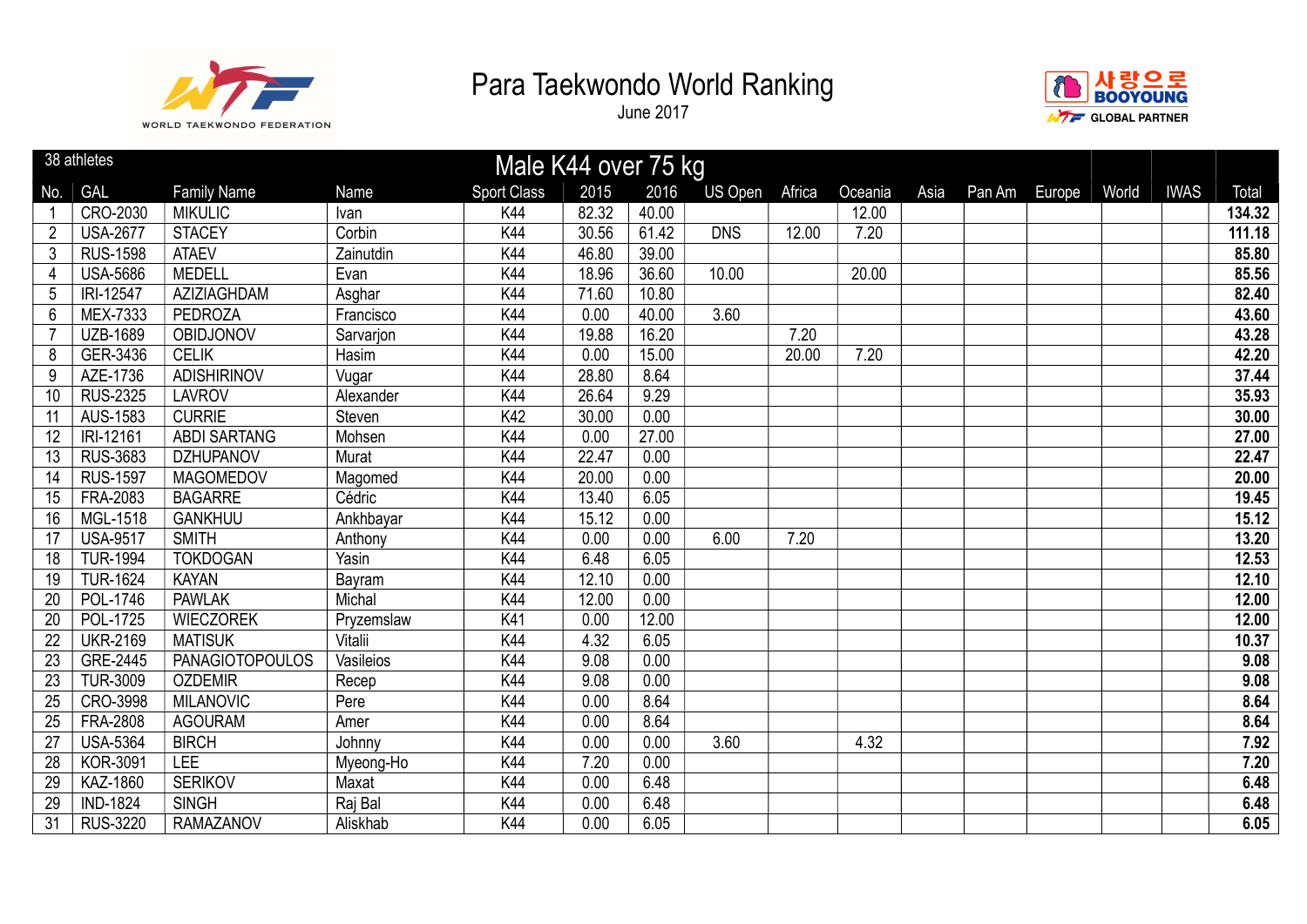



| 31 | <b>HUN-1636</b> | <b>KISS</b>       | Zoltan     | K44 | 0.00 | 6.05 |      |  |  |  | 6.05 |
|----|-----------------|-------------------|------------|-----|------|------|------|--|--|--|------|
| 33 | IRI-15531       | <b>NARIMANI</b>   | Ahmad      | K42 | 0.00 | 5.40 |      |  |  |  | 5.40 |
| 34 | <b>KOR-4253</b> | <b>KIM</b>        | Myung-hwan | K44 | 0.00 | 4.54 |      |  |  |  | 4.54 |
| 35 | MGL-1563        | <b>ALYEKSANDR</b> | Nyamganid  | K44 | 4.32 | 0.00 |      |  |  |  | 4.32 |
| 35 | <b>MDA-1615</b> | <b>STRATENCO</b>  | Grigore    | K44 | 4.32 | 0.00 |      |  |  |  | 4.32 |
| 37 | <b>KAZ-2949</b> | <b>DOMBAYEV</b>   | Nurlan     | K43 | 0.00 | 3.02 |      |  |  |  | 3.02 |
| 38 | TPE-2549        | <b>CHEN</b>       | Sheng-Ting | K44 | 0.00 | 0.00 | 2.16 |  |  |  | 2.16 |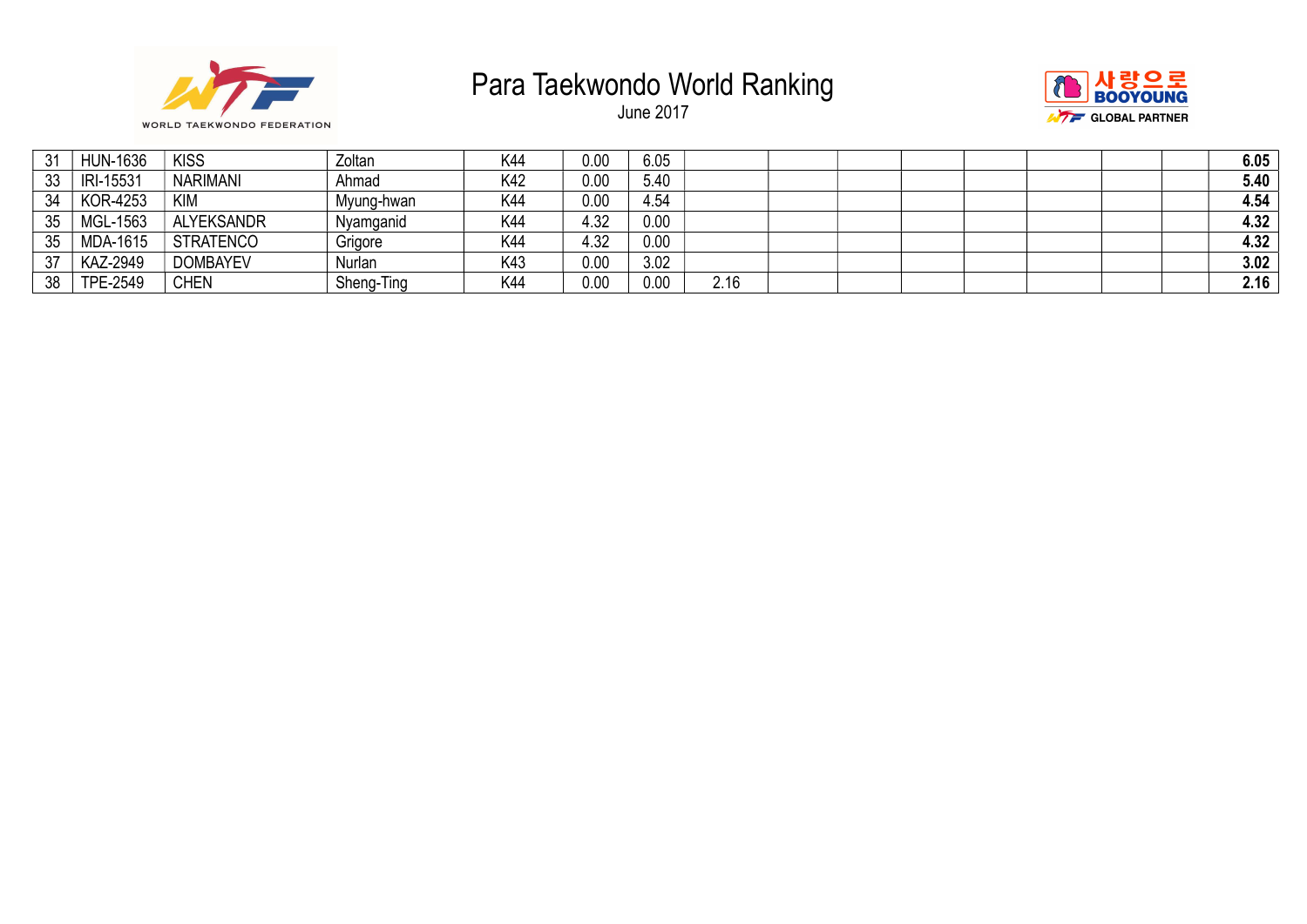

June 2017



|    | 11 athletes     |                      |             | Male K43 under 61 kg |       |       |         |        |         |      |                 |       |             |        |
|----|-----------------|----------------------|-------------|----------------------|-------|-------|---------|--------|---------|------|-----------------|-------|-------------|--------|
| No | <b>GAL</b>      | <b>Family Name</b>   | Name        | <b>Sport Class</b>   | 2015  | 2016  | US Open | Africa | Oceania | Asia | Pan Am   Europe | World | <b>IWAS</b> | Total  |
|    | <b>FRA-1579</b> | <b>KONG</b>          | Bopha       | K43                  | 60.00 | 59.00 | 10.00   | 20.00  | 20.00   |      |                 |       |             | 169.00 |
|    | ESP-1607        | <b>VIDAL ALVAREZ</b> | Alejandro   | K43                  | 41.60 | 55.00 |         | 12.00  |         |      |                 |       |             | 108.60 |
|    | AZE-1920        | <b>ABBASOV</b>       | Namig       | K43                  | 63.60 | 14.40 |         |        |         |      |                 |       |             | 78.00  |
|    | <b>GUA-1532</b> | MEJÍA                | Gersson     | K43                  | 36.00 | 24.00 |         |        |         |      |                 |       |             | 60.00  |
| 5. | CAN-8464        | CAPPELLO             | Anthony     | K43                  | 5.00  | 29.10 | 6.00    |        |         |      |                 |       |             | 40.10  |
| 6  | MGL-1516        | <b>TSERENDOLGOR</b>  | Davaachuluu | K43                  | 18.00 | 18.00 |         |        |         |      |                 |       |             | 36.00  |
|    | <b>VEN-1605</b> | <b>FIGUEROA</b>      | Orlando     | K43                  | 12.96 | 14.40 |         |        |         |      |                 |       |             | 27.36  |
|    | <b>TUR-3010</b> | <b>YALT</b>          | Osman       | K43                  | 12.96 | 0.00  |         |        |         |      |                 |       |             | 12.96  |
| 9. | COL-1668        | <b>AGUDELO</b>       | Jhon        | K43                  | 0.00  | 8.64  |         |        |         |      |                 |       |             | 8.64   |
| 9  | <b>BRA-2004</b> | <b>ALMEIDA</b>       | Lucas       | K42                  | 0.00  | 8.64  |         |        |         |      |                 |       |             | 8.64   |
|    | <b>RUS-4942</b> | <b>OMAROV</b>        | Kadibagama  | K43                  | 0.00  | 8.64  |         |        |         |      |                 |       |             | 8.64   |

|           | 6 athletes      |                       |            | Male K43 under 75 kg |       |       |         |        |         |      |        |        |       |             |        |
|-----------|-----------------|-----------------------|------------|----------------------|-------|-------|---------|--------|---------|------|--------|--------|-------|-------------|--------|
| <b>No</b> | <b>GAL</b>      | <b>Family Name</b>    | Name       | Sport Class          | 2015  | 2016  | US Open | Africa | Oceania | Asia | Pan Am | Europe | World | <b>IWAS</b> | Total  |
|           | <b>UKR-2036</b> | <b>SHVETS</b>         | Anton      | K43                  | 67.20 | 49.00 |         |        |         |      |        |        |       |             | 116.20 |
|           | AZE-1991        | <b>MIRZAYEV</b>       | Khazar     | K43                  | 36.00 | 24.00 |         |        |         |      |        |        |       |             | 60.00  |
|           | <b>TUR-1998</b> | <b>GOKBABA</b>        | Yasar Sami | K42*                 | 20.00 | 0.00  |         |        |         |      |        |        |       |             | 20.00  |
|           | <b>IRI-1577</b> | <b>JAFARZADEH</b>     | Mahmoud    | K42                  | 0.00  | 15.00 |         |        |         |      |        |        |       |             | 15.00  |
|           | <b>TUR-3010</b> | YALT                  | Osman      | K43                  | 0.00  | 14.40 |         |        |         |      |        |        |       |             | 14.40  |
|           | MAR-2648        | <b>ISMAILI ALAOUI</b> | Rachid     | K43                  | 0.00  | 10.80 |         |        |         |      |        |        |       |             | 10.80  |

\* Athlete Mr. Yasar Sami Gokbaba (TUR-1998) received was re-classified as K42 during 6th WTF World Para Taekwondo Championships and will compete in K42 in future events.

|                | 1 athlete  |                 |        | Male K43 over      |      | 75 kg |                                        |        |         |      |        |        |       |             |              |
|----------------|------------|-----------------|--------|--------------------|------|-------|----------------------------------------|--------|---------|------|--------|--------|-------|-------------|--------------|
| N <sub>o</sub> | <b>GAL</b> | Family Name     | Name   | <b>Sport Class</b> | 2015 | 2016  | $\overline{\mathsf{US} \mathsf{Open}}$ | Africa | Oceania | Asia | Pan Am | Europe | World | <b>IWAS</b> | <b>Total</b> |
|                | KAZ-2949   | <b>DOMBAYEV</b> | Nurlan | K4:                | 0.00 | 20.00 |                                        |        |         |      |        |        |       |             | 20.00        |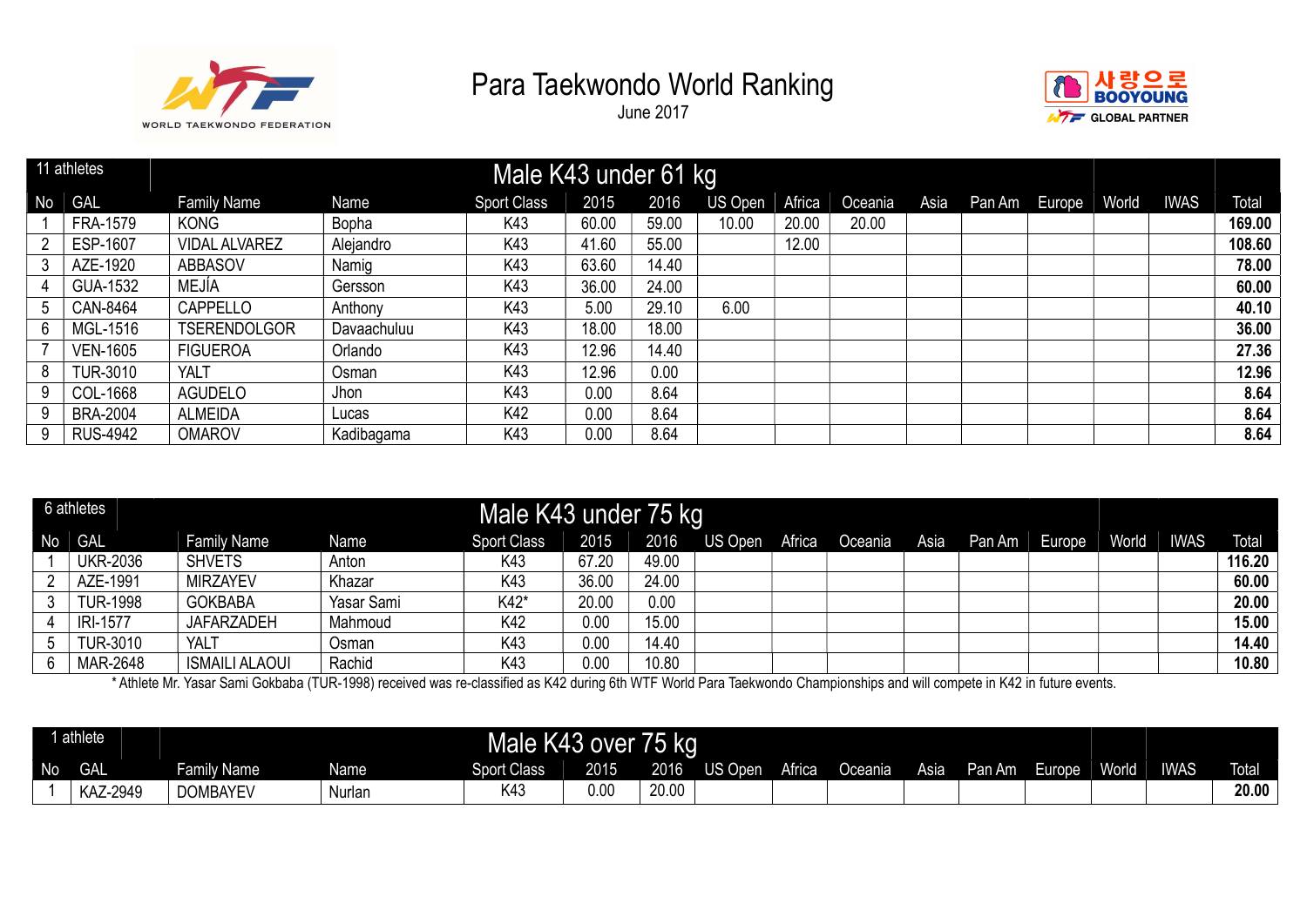

June 2017



|    | 24 athletes     |                      |                   |                    |       |       | Male K42 under 61 kg |       |                |      |        |        |       |             |        |
|----|-----------------|----------------------|-------------------|--------------------|-------|-------|----------------------|-------|----------------|------|--------|--------|-------|-------------|--------|
| No | GAL             | <b>Family Name</b>   | Name              | <b>Sport Class</b> | 2015  | 2016  | US Open              |       | Africa Oceania | Asia | Pan Am | Europe | World | <b>IWAS</b> | Total  |
|    | IRI-15529       | <b>SADEGHIANPOUR</b> | Saeid             | K42                | 72.00 | 57.00 |                      |       |                |      |        |        |       |             | 129.00 |
|    | <b>TUR-2003</b> | <b>SARAC</b>         | Mehmet Sami       | K42                | 71.60 | 40.00 |                      |       |                |      |        |        |       |             | 111.60 |
| 3  | MGL-1551        | <b>BATBAYAR</b>      | Shinebayar        | K42                | 66.80 | 38.00 |                      |       |                |      |        |        |       |             | 104.80 |
|    | <b>RUS-3667</b> | <b>ALIFIRENKO</b>    | Evgenii           | K42                | 44.40 | 19.80 |                      |       |                |      |        |        |       |             | 64.20  |
| 5  | NGR-1616        | <b>UKPERA</b>        | Samson Saaondo    | K42                | 0.00  | 10.80 |                      | 40.00 |                |      |        |        |       |             | 50.80  |
| 6  | UZB-1630        | <b>MUHTOROV</b>      | Sanjarbek         | K42                | 26.64 | 15.48 |                      | 7.20  |                |      |        |        |       |             | 49.32  |
|    | <b>BRA-2004</b> | <b>ALMEIDA</b>       | Lucas             | K42                | 0.00  | 40.00 |                      |       |                |      |        |        |       |             | 40.00  |
| 8  | AZE-1737        | <b>HUSEYNOV</b>      | Anar              | K42                | 20.16 | 14.40 |                      |       |                |      |        |        |       |             | 34.56  |
| 9  | <b>RUS-1590</b> | <b>KRICHFALUSHIY</b> | Vladislav         | K41                | 25.20 | 5.40  |                      |       |                |      |        |        |       |             | 30.60  |
| 10 | <b>RWA-1569</b> | <b>BIZUMUREMYI</b>   | Jean Marie Vianny | K42                | 0.00  | 0.00  |                      | 24.00 |                |      |        |        |       |             | 24.00  |
| 11 | IRI-15531       | <b>NARIMANI</b>      | Ahmad             | K42                | 20.16 | 0.00  |                      |       |                |      |        |        |       |             | 20.16  |
| 12 | <b>KAZ-1997</b> | ORYNBASSAR           | Magzhan           | K42                | 17.28 | 0.00  |                      |       |                |      |        |        |       |             | 17.28  |
| 13 | <b>RWA-1591</b> | <b>IMANIRAKZIA</b>   | Jean Pierre       | K42                | 0.00  | 0.00  |                      | 14.40 |                |      |        |        |       |             | 14.40  |
| 14 | <b>MAR-1600</b> | EL FEDAYNI           | Abdennour         | K41                | 0.00  | 10.80 |                      |       |                |      |        |        |       |             | 10.80  |
| 15 | <b>MAR-1737</b> | <b>BOUSHABI</b>      | Ridouane          | K42                | 9.08  | 0.00  |                      |       |                |      |        |        |       |             | 9.08   |
| 16 | <b>RUS-4934</b> | <b>ARBAKOV</b>       | Arzhan            | K42                | 0.00  | 8.64  |                      |       |                |      |        |        |       |             | 8.64   |
| 16 | MDA-1730        | <b>CATARAGA</b>      | Petru             | K42                | 0.00  | 8.64  |                      |       |                |      |        |        |       |             | 8.64   |
| 16 | AUT-1902*       | HASSANZADA           | Hadi              | K42                | 0.00  | 8.64  |                      |       |                |      |        |        |       |             | 8.64   |
| 16 | GHA-1599        | <b>SANSAH</b>        | Stephen Kwasi     | K42                | 0.00  | 0.00  |                      | 8.64  |                |      |        |        |       |             | 8.64   |
| 16 | <b>RWA-1568</b> | <b>NIKWIGIZE</b>     | Jean de la Croix  | K41                | 0.00  | 0.00  |                      | 8.64  |                |      |        |        |       |             | 8.64   |
| 21 | JPN-1635        | <b>SUGITA</b>        | Hiroki            | K42                | 4.32  | 0.00  |                      |       |                |      |        |        |       |             | 4.32   |
| 21 | <b>IND-1873</b> | <b>PASWAN</b>        | Ranjan Kumar      | K42                | 0.00  | 4.32  |                      |       |                |      |        |        |       |             | 4.32   |
| 23 | <b>IND-1869</b> | <b>PASWAN</b>        | Yamuna Kumar      | K42                | 0.00  | 3.02  |                      |       |                |      |        |        |       |             | 3.02   |
| 24 | KAZ-1859        | <b>YERZHANOV</b>     | Zhumagali         | K42                | 2.16  | 0.00  |                      |       |                |      |        |        |       |             | 2.16   |

\*Refugee athlete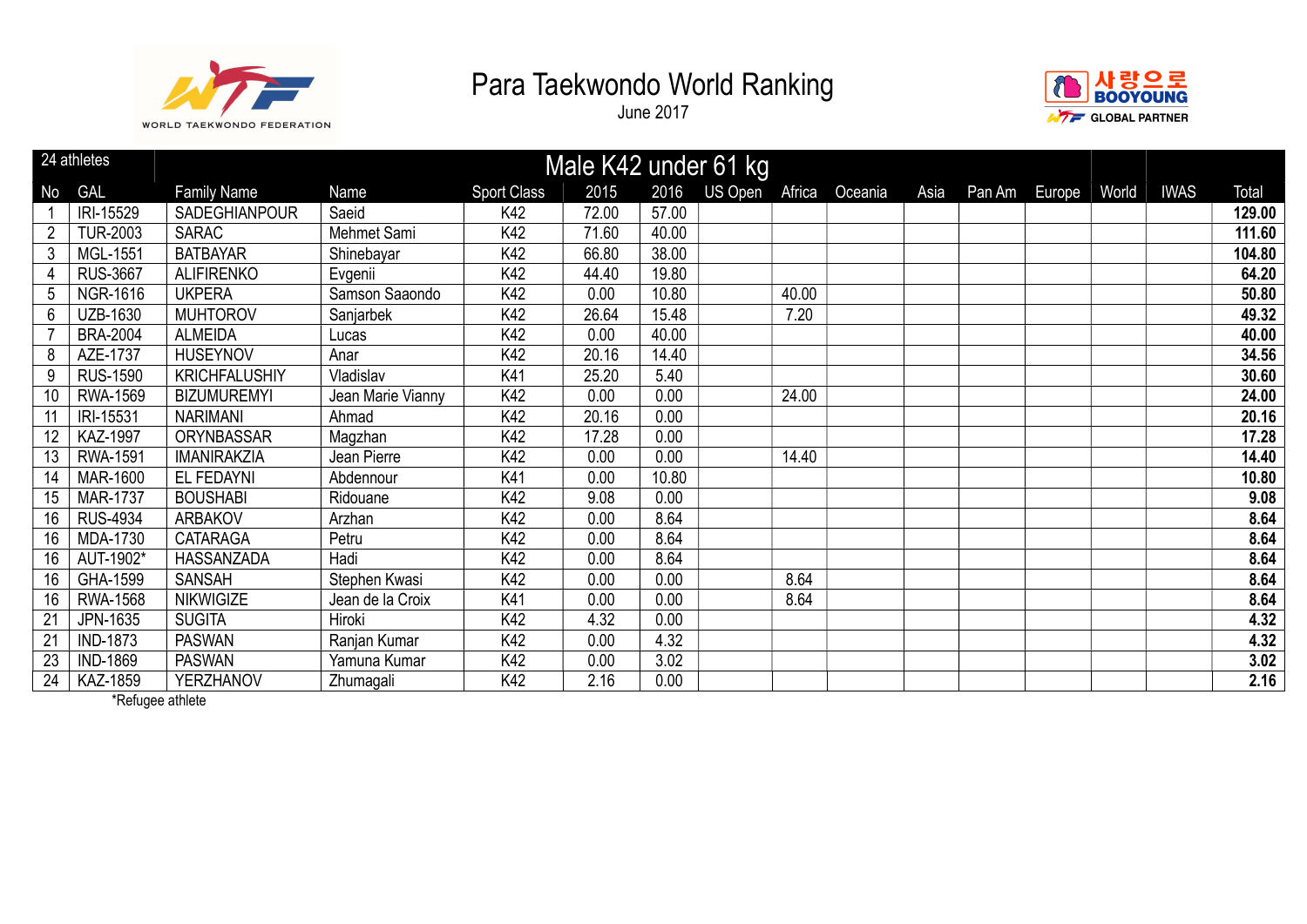



|    | 15 athletes     |                    |               | Male K42 under 75 kg |        |       |       |        |         |      |        |        |       |      |        |
|----|-----------------|--------------------|---------------|----------------------|--------|-------|-------|--------|---------|------|--------|--------|-------|------|--------|
| No | <b>GAL</b>      | <b>Family Name</b> | Name          | <b>Sport Class</b>   | 2015   | 2016  | US    | Africa | Oceania | Asia | Pan Am | Europe | World | IWAS | Total  |
|    |                 |                    |               |                      |        |       | Open  |        |         |      |        |        |       |      |        |
|    | AZE-1732        | <b>MUSLUMOV</b>    | Nijat         | K42                  | 110.00 | 40.00 |       |        |         |      |        |        |       |      | 150.00 |
|    | <b>IRI-1577</b> | <b>JAFARZADEH</b>  | Mahmoud       | K42                  | 56.00  | 57.00 |       |        |         |      |        |        |       |      | 113.00 |
|    | AUS-1583        | <b>CURRIE</b>      | Steven        | K42                  | 0.00   | 52.00 |       |        | 40.00   |      |        |        |       |      | 92.00  |
|    | <b>RUS-3215</b> | <b>ISTAMULOV</b>   | Lukman-Khakim | K42                  | 38.16  | 23.40 |       |        |         |      |        |        |       |      | 61.56  |
| 5  | <b>USA-1585</b> | <b>ESPINOSA</b>    | Daniel        | K42                  | 0.00   | 47.50 | 10.00 |        |         |      |        |        |       |      | 57.50  |
| 6  | POL-1745        | <b>KUBIAK</b>      | Damian        | K42                  | 33.60  | 20.64 |       |        |         |      |        |        |       |      | 54.24  |
|    | <b>RUS-3170</b> | <b>ALEXANDROV</b>  | Victor        | K41                  | 36.72  | 8.64  |       |        |         |      |        |        |       |      | 45.36  |
| 8  | KAZ-1862        | <b>MUKASHEV</b>    | <b>Malik</b>  | K42                  | 16.56  | 15.12 |       |        |         |      |        |        |       |      | 31.68  |
| 8  | <b>TUR-2002</b> | <b>SERPICI</b>     | Mehmet Serkan | K42                  | 17.28  | 14.40 |       |        |         |      |        |        |       |      | 31.68  |
| 10 | COD-1591        | <b>KALWIRA</b>     | Klose         | K42                  | 0.00   | 0.00  |       | 24.00  |         |      |        |        |       |      | 24.00  |
|    | <b>TUR-1998</b> | <b>GOKBABA</b>     | Yasar Sami    | K42                  | 23.76  | 0.00  |       |        |         |      |        |        |       |      | 23.76  |
| 12 | UZB-1915        | MAMAZIYAEV         | Farkhodjon    | K42                  | 0.00   | 0.00  |       | 20.00  |         |      |        |        |       |      | 20.00  |
| 13 | JPN-1800        | <b>TAKAHASHI</b>   | Kentaro       | K42                  | 0.00   | 4.32  |       |        | 12.00   |      |        |        |       |      | 16.32  |
| 14 | <b>CRC-1543</b> | <b>FONTANA</b>     | Andres        | K42                  | 0.00   | 14.40 |       |        |         |      |        |        |       |      | 14.40  |
| 15 | NEP-1583        | <b>HANG</b>        | Rohit         | K42                  | 0.00   | 10.80 |       |        |         |      |        |        |       |      | 10.80  |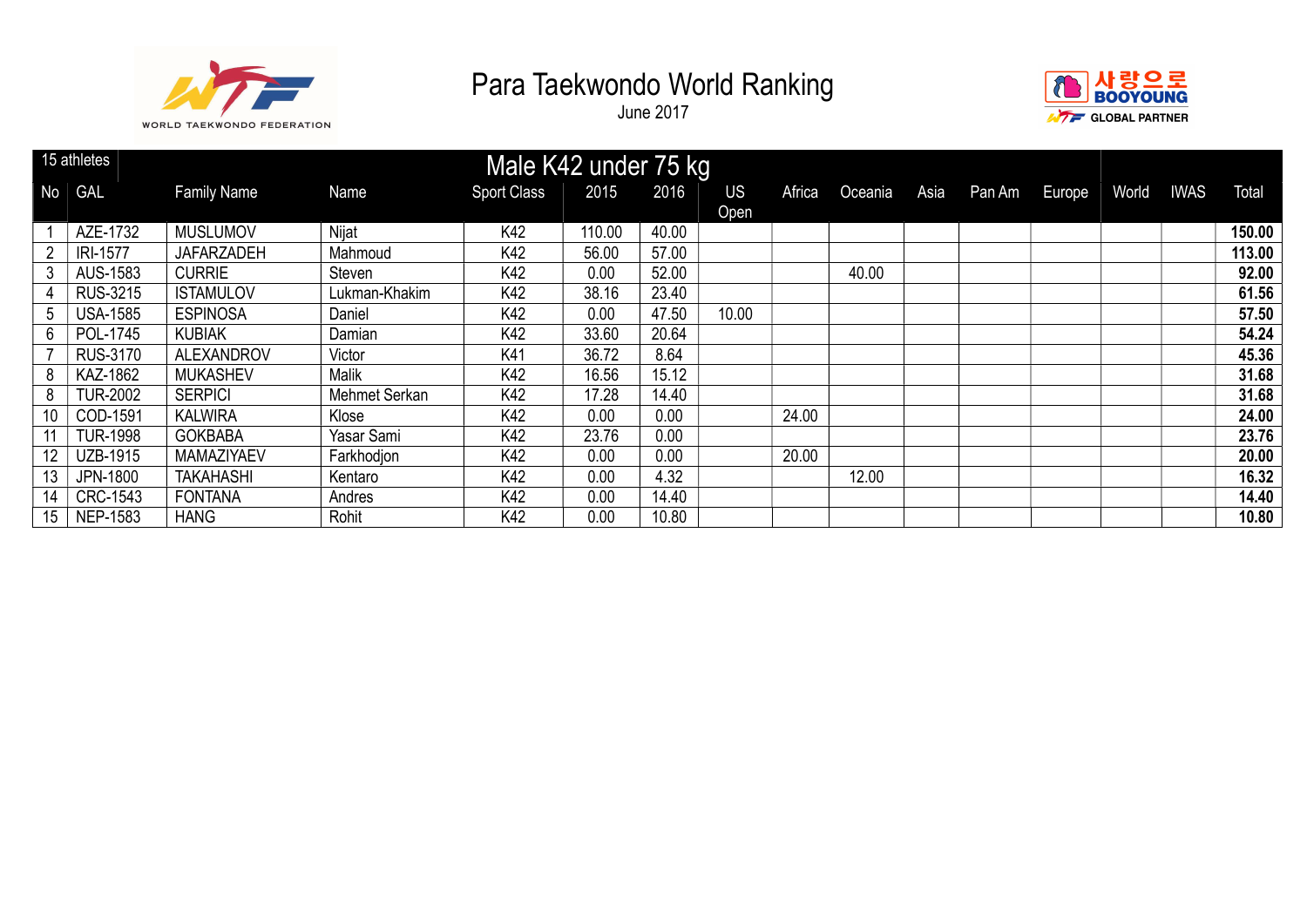



|    | 9 athletes      |                    |            | Male K42 over 75 kg |       |       |         |        |         |      |        |        |       |             |        |
|----|-----------------|--------------------|------------|---------------------|-------|-------|---------|--------|---------|------|--------|--------|-------|-------------|--------|
| No | <b>GAL</b>      | <b>Family Name</b> | Name       | <b>Sport Class</b>  | 2015  | 2016  | US Open | Africa | Oceania | Asia | Pan Am | Europe | World | <b>IWAS</b> | Total  |
|    | AZE-1558        | <b>POLISHUK</b>    | Alexandr   | K42                 | 90.80 | 40.00 |         |        |         |      |        |        |       |             | 130.80 |
|    | <b>KAZ-1817</b> | <b>OMIRALI</b>     | Nyshan     | K42                 | 72.00 | 42.00 |         |        |         |      |        |        |       |             | 114.00 |
|    | <b>TUR-2004</b> | <b>YILDIZ</b>      | Ugur       | K42                 | 28.80 | 14.40 |         |        |         |      |        |        |       |             | 43.20  |
| 4  | IRI-15531       | <b>NARIMANI</b>    | Ahmad      | K42                 | 0.00  | 40.20 |         |        |         |      |        |        |       |             | 40.20  |
|    | AUS-1583        | <b>CURRIE</b>      | Steven     | K42                 | 30.00 | 0.00  |         |        |         |      |        |        |       |             | 30.00  |
|    | <b>RUS-1594</b> | GAZZAEV            | Spartak    | K41                 | 18.00 | 5.40  |         |        |         |      |        |        |       |             | 23.40  |
|    | <b>ISR-1695</b> | <b>CHAGAVA</b>     | Tigran     | K42                 | 21.60 | 0.00  |         |        |         |      |        |        |       |             | 21.60  |
|    | <b>IRI-1577</b> | <b>JAFARZADEH</b>  | Mahmoud    | K42                 | 10.80 | 0.00  |         |        |         |      |        |        |       |             | 10.80  |
|    | <b>TUR-1998</b> | <b>GOKBABA</b>     | Yasar Sami | K42                 | 0.00  | 8.64  |         |        |         |      |        |        |       |             | 8.64   |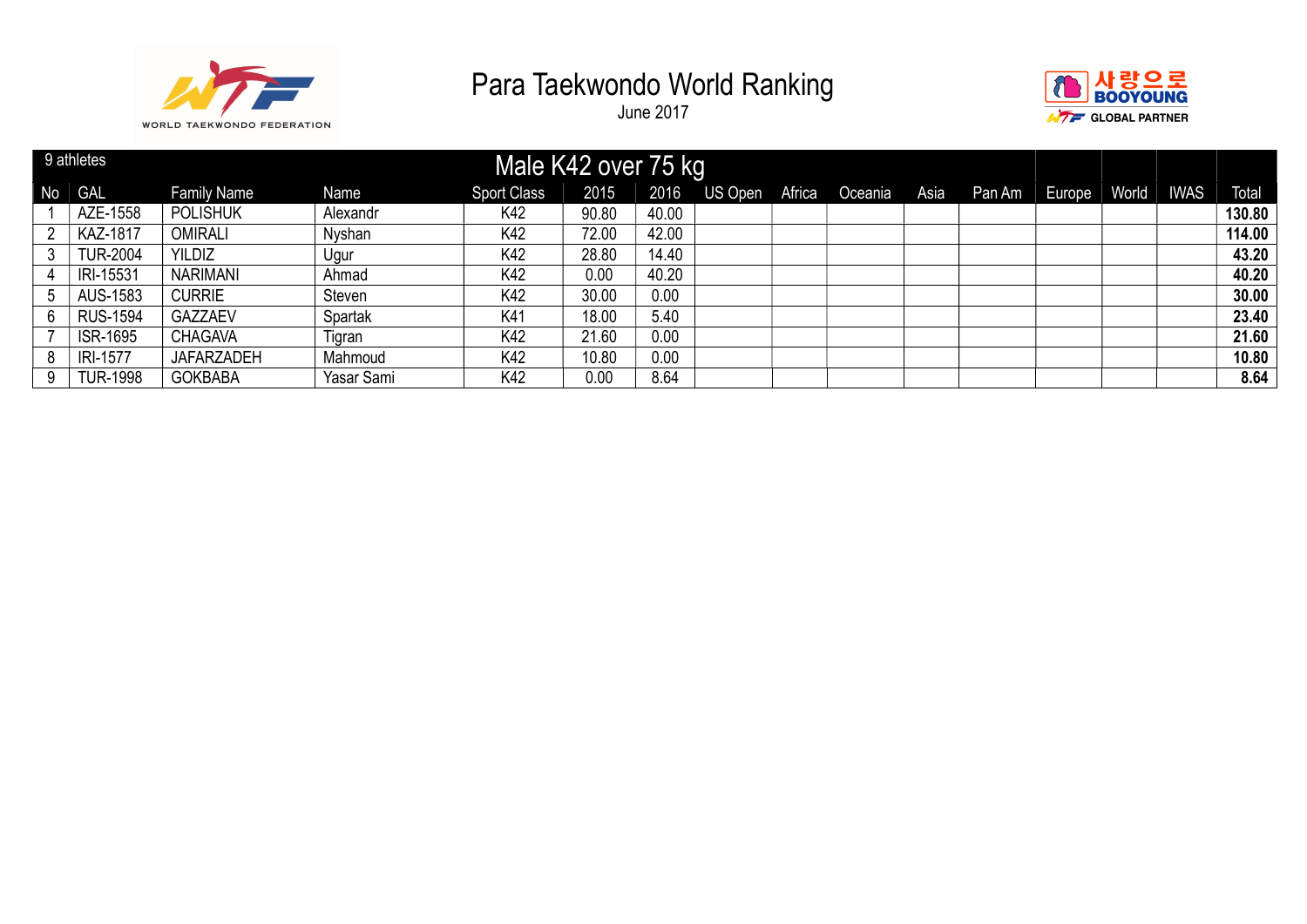



| 6 athletes |                 |                      |                  |                    | Male K41 under 61 kg |       |                |        |         |      |                         |  |             |              |
|------------|-----------------|----------------------|------------------|--------------------|----------------------|-------|----------------|--------|---------|------|-------------------------|--|-------------|--------------|
| No.        | <b>GAL</b>      | <b>Family Name</b>   | Name             | <b>Sport Class</b> | 2015                 | 2016  | <b>US Open</b> | Africa | Oceania | Asia | Pan Am   Europe   World |  | <b>IWAS</b> | <b>Total</b> |
|            | <b>RUS-1590</b> | <b>KRICHFALUSHIY</b> | Vladislav        | K41                | 110.00               | 55.00 |                |        |         |      |                         |  |             | 165.00       |
|            | MAR-1600        | EL FEDAYNI           | Abdennour        | K41                | 36.00                | 30.00 |                |        |         |      |                         |  |             | 66.00        |
|            | <b>RWA-1568</b> | <b>NIKWIGIZE</b>     | Jean de la Croix | K <sub>4</sub>     | 0.00                 | 0.00  |                | 40.00  |         |      |                         |  |             | 40.00        |
|            | AZE-2171        | <b>IBADOV</b>        | Shahmir          | K <sub>4</sub>     | 0.00                 | 24.00 |                |        |         |      |                         |  |             | 24.00        |
|            | <b>HUN-1635</b> | <b>SIMON</b>         | Csaba            | K4                 | 0.00                 | 14.40 |                |        |         |      |                         |  |             | 14.40        |
|            | <b>SRB-2852</b> | <b>ADAMOV</b>        | Slavko           | K <sub>4</sub>     | 0.00                 | 14.40 |                |        |         |      |                         |  |             | 14.40        |

|     | athlete        |                        |       | Male K41           | under              | 76<br>$15$ kg |                |        |         |      |        |         |       |             |              |
|-----|----------------|------------------------|-------|--------------------|--------------------|---------------|----------------|--------|---------|------|--------|---------|-------|-------------|--------------|
| No. | <b>GAL</b>     | iily Name<br>-ami      | Name  | <b>Sport Class</b> | 2015               | 2016          | US OI<br>Jpen. | Africa | Oceania | Asia | Pan Am | Europe. | World | <b>IWAS</b> | <b>Total</b> |
|     | 3170-<br>RUS-3 | <b>LEXANDROV</b><br>ΔΙ | Victo | K4                 | 110.0 <sub>u</sub> | 40.00         |                |        |         |      |        |         |       |             | 150.00       |

| 2 athletes |                 |                  |            |                    | Male K41 over 75 kg |       |         |        |         |      |        |        |       |             |        |
|------------|-----------------|------------------|------------|--------------------|---------------------|-------|---------|--------|---------|------|--------|--------|-------|-------------|--------|
| No.        | <b>GAL</b>      | Family Name      | Name       | <b>Sport Class</b> | 2015                | 2016  | US Open | Africa | Oceania | Asia | Pan Am | Europe | World | <b>IWAS</b> | Total  |
|            | <b>RUS-1594</b> | <b>GAZZAEV</b>   | Spartak    | K4ʻ                | 110.00              | 55.00 |         |        |         |      |        |        |       |             | 165.00 |
|            | 1725<br>POL-    | <b>WIECZOREK</b> | Przemyslaw | K41                | 48.00               | 44.00 |         |        |         |      |        |        |       |             | 92.00  |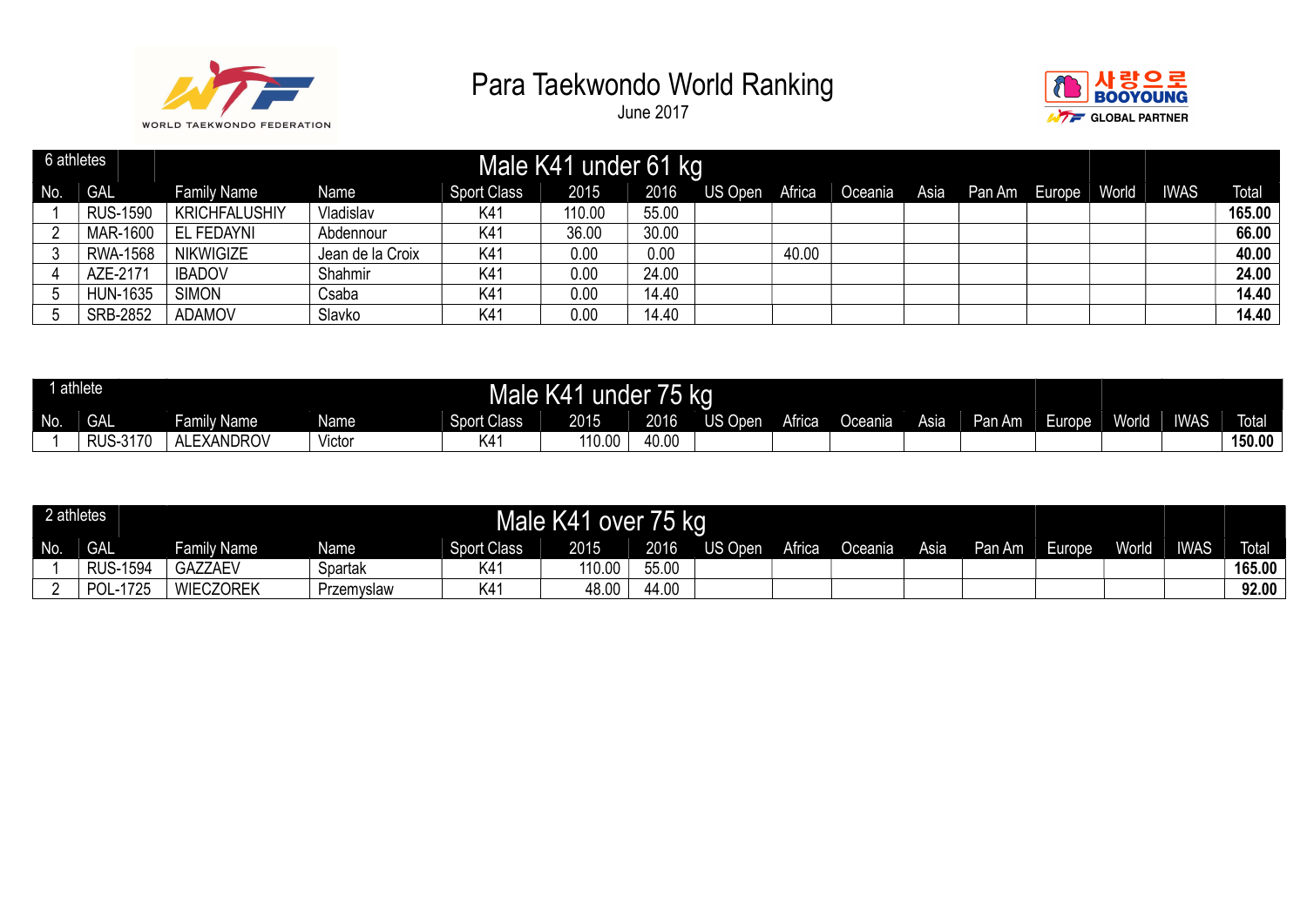



|     | 13 athletes     |                     |            |                    | Female K44 under 49 kg |       |         |        |         |      |        |        |       |             |        |
|-----|-----------------|---------------------|------------|--------------------|------------------------|-------|---------|--------|---------|------|--------|--------|-------|-------------|--------|
| No. | GAL             | <b>Family Name</b>  | Name       | <b>Sport Class</b> | 2015                   | 2016  | US Open | Africa | Oceania | Asia | Pan Am | Europe | World | <b>IWAS</b> | Total  |
|     | <b>TUR-2006</b> | <b>GÖR</b>          | Büsra      | K44                | 110.00                 | 40.00 |         |        |         |      |        |        |       |             | 150.00 |
|     | MAR-2649        | <b>ES-SABBAR</b>    | Soukaina   | K44                | 0.00                   | 37.20 |         | 24.00  |         |      |        |        |       |             | 61.20  |
|     | AZE-1957        | <b>FATALIYEVA</b>   | Royala     | K44                | 33.60                  | 24.00 |         |        |         |      |        |        |       |             | 57.60  |
| 4   | MGL-1610        | <b>KHURELBAATAR</b> | Enkhtuya   | K44                | 0.00                   | 50.00 |         |        |         |      |        |        |       |             | 50.00  |
| 5   | <b>UKR-2038</b> | <b>MARCHUK</b>      | Viktoriia  | K43                | 43.20                  | 0.00  |         |        |         |      |        |        |       |             | 43.20  |
| 6   | MEX-132530      | <b>ROMERO</b>       | Claudia    | K44                | 0.00                   | 40.00 |         |        |         |      |        |        |       |             | 40.00  |
|     | <b>NEP-1577</b> | <b>DHAMI</b>        | Ranjana    | K44                | 10.80                  | 22.32 |         |        |         |      |        |        |       |             | 33.12  |
| 8   | UZB-1913        | <b>ISAKOVA</b>      | Ziyodakhon | K44                | 0.00                   | 7.20  |         | 20.00  |         |      |        |        |       |             | 27.20  |
| 9   | AUS-104450      | <b>FOURNIE</b>      | Kara       | K44                | 0.00                   | 24.00 |         |        |         |      |        |        |       |             | 24.00  |
| 10  | <b>IND-1825</b> |                     | Sonali     | K42                | 0.00                   | 10.80 | 10.00   |        |         |      |        |        |       |             | 20.80  |
|     | <b>RUS-3198</b> | <b>MAGOMEDOVA</b>   | Sakinat    | K41                | 18.00                  | 0.00  |         |        |         |      |        |        |       |             | 18.00  |
| 12  | SRB-2863        | <b>BACKO</b>        | Dejana     | K41                | 0.00                   | 0.00  |         | 7.20   |         |      |        |        |       |             | 7.20   |
| 13  | <b>USA-9538</b> | <b>BARR</b>         | Lydia      | K44                | 0.00                   | 0.00  | 6.00    |        |         |      |        |        |       |             | 6.00   |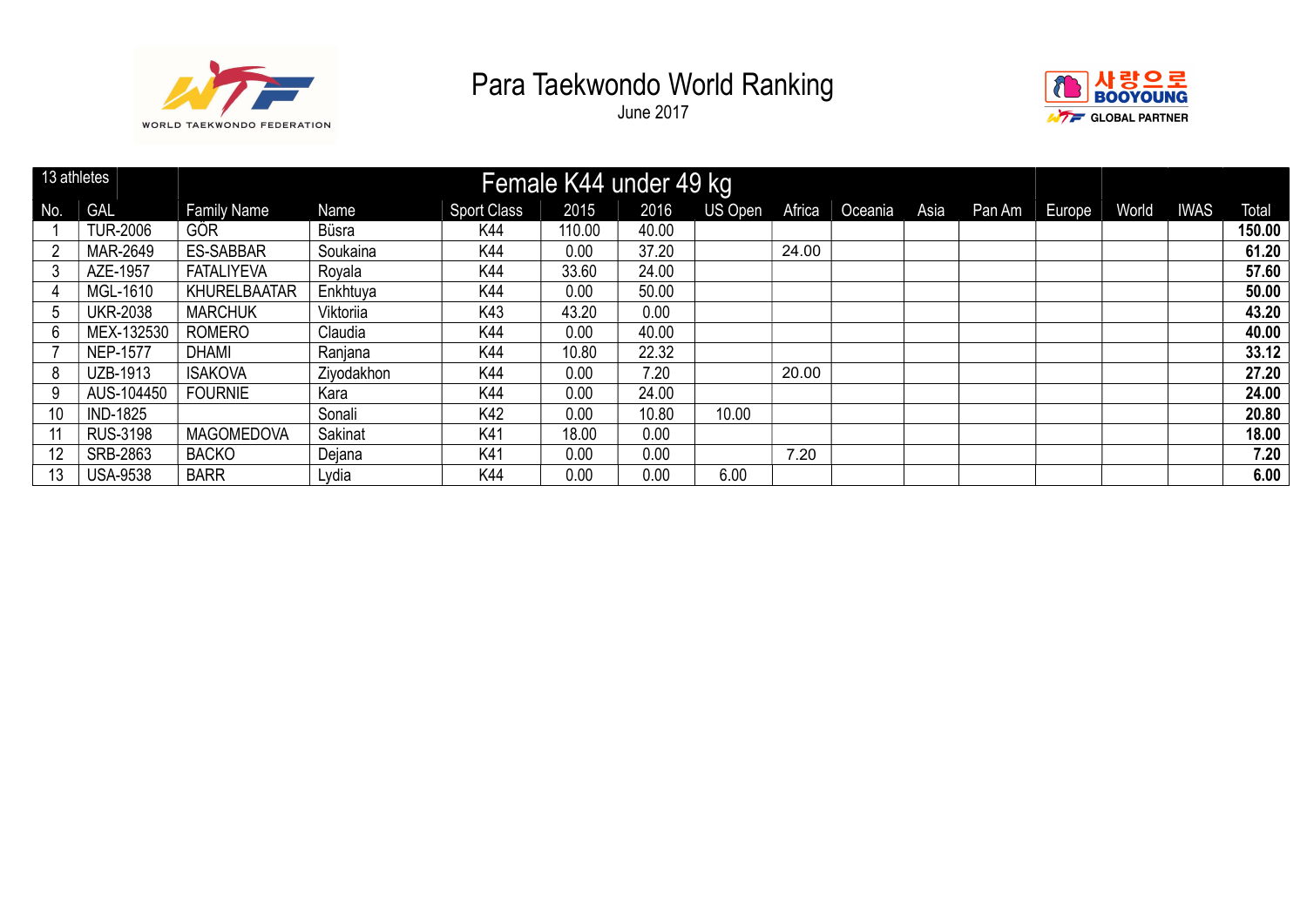



|     | 19 athletes     |                       |                |                    | Female K44 under 58 kg |       |         |        |         |      |        |        |       |             |        |
|-----|-----------------|-----------------------|----------------|--------------------|------------------------|-------|---------|--------|---------|------|--------|--------|-------|-------------|--------|
| No. | <b>GAL</b>      | <b>Family Name</b>    | Name           | <b>Sport Class</b> | 2015                   | 2016  | US Open | Africa | Oceania | Asia | Pan Am | Europe | World | <b>IWAS</b> | Total  |
|     | <b>DEN-1587</b> | <b>GJESSING</b>       | Lisa           | K44                | 80.00                  | 40.00 |         |        |         |      |        |        |       |             | 120.00 |
|     | <b>RUS-1604</b> | <b>RAMAZANOVA</b>     | Ayshat         | K44                | 78.00                  | 39.00 |         |        |         |      |        |        |       |             | 117.00 |
| 3   | <b>NGR-1620</b> | <b>OBAZUAYE</b>       | Faith          | K44                | 0.00                   | 30.00 |         | 40.00  |         |      |        |        |       |             | 70.00  |
| 4   | RUS-3219        | <b>SALIMGEREEVA</b>   | Mariyam        | K44                | 28.08                  | 23.40 |         |        |         |      |        |        |       |             | 51.48  |
| 5   | <b>RUS-3188</b> | <b>BELIAEVA</b>       | Elena          | K44                | 46.80                  | 0.00  |         |        |         |      |        |        |       |             | 46.80  |
| 6   | <b>NEP-1553</b> | <b>BHANDARI</b>       | Sita           | K44                | 23.76                  | 18.00 |         |        |         |      |        |        |       |             | 41.76  |
|     | MEX-132441      | <b>VARGAS RAMIREZ</b> | Angelica       | K44                | 0.00                   | 40.00 |         |        |         |      |        |        |       |             | 40.00  |
| 8   | <b>TUR-1997</b> | <b>DEMIRAL</b>        | Gulsun         | K44                | 28.80                  | 0.00  |         |        |         |      |        |        |       |             | 28.80  |
| 9   | <b>RUS-3222</b> | <b>ABDULOVA</b>       | Sevil          | K41                | 19.44                  | 8.64  |         |        |         |      |        |        |       |             | 28.08  |
| 10  | <b>RWA-1588</b> | <b>RUKUNDO</b>        | Consolee       | K44                | 0.00                   | 0.00  |         | 24.00  |         |      |        |        |       |             | 24.00  |
|     | KAZ-2915        | <b>DOSMALOVA</b>      | Kamilya        | K44                | 0.00                   | 15.12 |         |        |         |      |        |        |       |             | 15.12  |
| 12  | <b>USA-6580</b> | <b>SALINARO</b>       | <b>Brianna</b> | K42                | 0.00                   | 0.00  | 10.00   |        |         |      |        |        |       |             | 10.00  |
| 13  | AFG-1832        | KHUDADADI             | Zakia          | K44                | 0.00                   | 9.00  |         |        |         |      |        |        |       |             | 9.00   |
| 14  | <b>TUR-2971</b> | <b>GURDAL</b>         | Gamze          | K44                | 0.00                   | 8.64  |         |        |         |      |        |        |       |             | 8.64   |
| 14  | SRB-2855        | <b>SIMANIC TOMIC</b>  | Ana            | K44                | 0.00                   | 8.64  |         |        |         |      |        |        |       |             | 8.64   |
| 16  | <b>UKR-2037</b> | <b>HRANKINA</b>       | Oksana         | K44                | 0.00                   | 6.05  |         |        |         |      |        |        |       |             | 6.05   |
| 17  | JAM-1612        | <b>HINES</b>          | Shauna-Kay     | K44                | 0.00                   | 0.00  | 6.00    |        |         |      |        |        |       |             | 6.00   |
| 18  | AZE-1735        | <b>MAMMADOVA</b>      | Aynur          | K44                | 4.32                   | 0.00  |         |        |         |      |        |        |       |             | 4.32   |
| 18  | <b>TUR-2972</b> | <b>TUNCAY</b>         | Serife         | K44                | 4.32                   | 0.00  |         |        |         |      |        |        |       |             | 4.32   |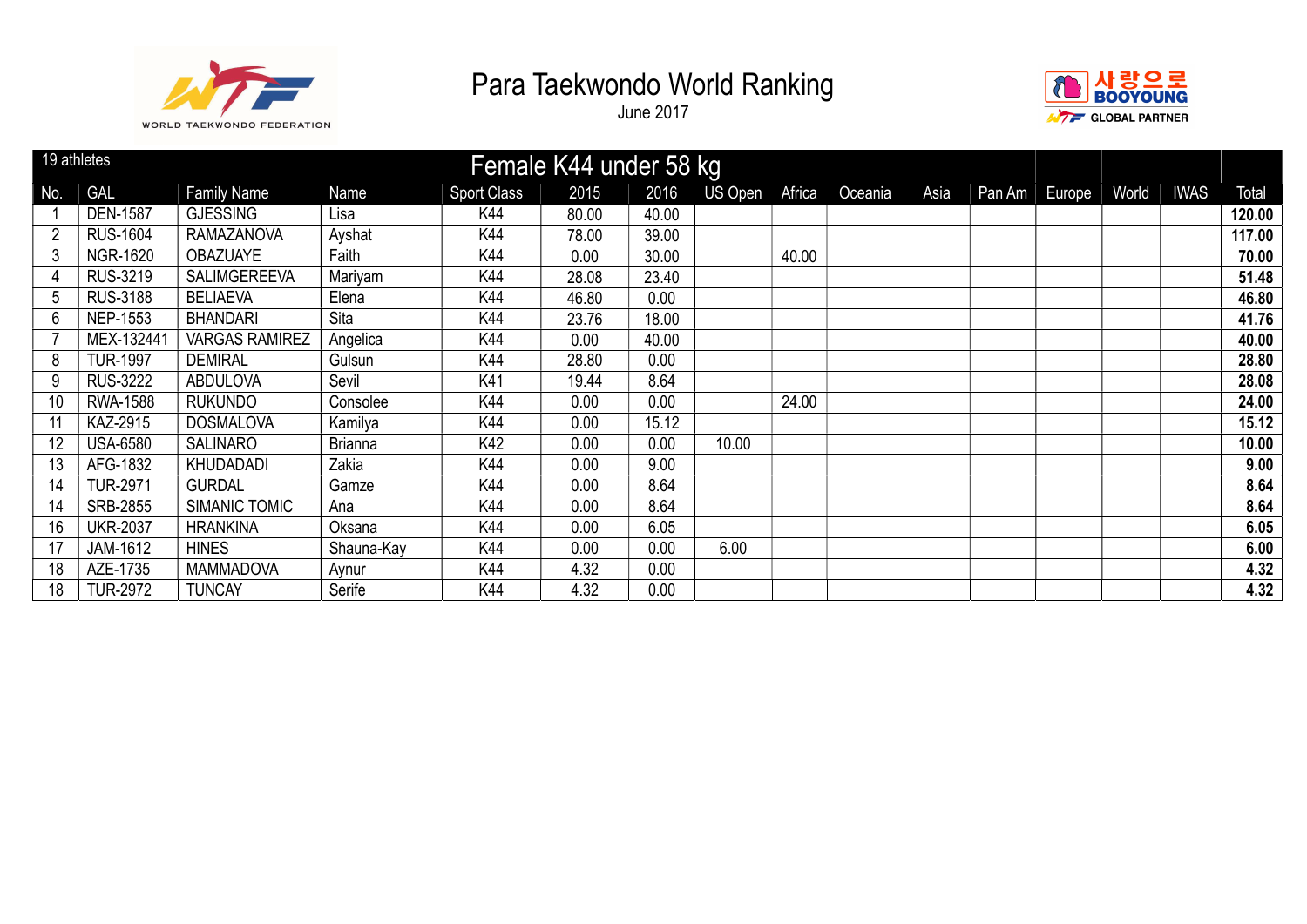



|     | 12 athletes     |                       |               |                    | Female K44 over 58 kg |       |         |        |         |      |        |        |       |             |        |
|-----|-----------------|-----------------------|---------------|--------------------|-----------------------|-------|---------|--------|---------|------|--------|--------|-------|-------------|--------|
| No. | <b>GAL</b>      | <b>Family Name</b>    | Name          | <b>Sport Class</b> | 2015                  | 2016  | US Open | Africa | Oceania | Asia | Pan Am | Europe | World | <b>IWAS</b> | Total  |
|     | MAR-1739        | <b>AKERMACH</b>       | Rajae         | K44                | 36.00                 | 42.00 |         | 40.00  |         |      |        |        |       |             | 118.00 |
|     | GBR-1531        | <b>TRUESDALE</b>      | Amy           | K44                | 59.60                 | 53.50 |         |        |         |      |        |        |       |             | 113.10 |
|     | AZE-1735        | <b>MAMMADOVA</b>      | Aynur         | K44                | 90.00                 | 14.40 |         |        |         |      |        |        |       |             | 104.40 |
|     | <b>FRA-2084</b> | <b>SCHIEL</b>         | Laura         | K44                | 28.80                 | 56.90 | 6.00    | 12.00  |         |      |        |        |       |             | 103.70 |
| 5   | <b>TUR-2971</b> | <b>GURDAL</b>         | Gamze         | K44                | 35.76                 | 0.00  |         |        |         |      |        |        |       |             | 35.76  |
| 6   | <b>TUR-2005</b> | TURGUT                | Kadriye       | K44                | 20.16                 | 0.00  |         |        |         |      |        |        |       |             | 20.16  |
|     | GHA-1637        | AWUDU                 | Kubura        | K44                | 0.00                  | 0.00  |         | 14.40  |         |      |        |        |       |             | 14.40  |
| 8   | GRE-2725        | SOTIRIOU              | Maria Antonia | K44                | 12.96                 | 0.00  |         |        |         |      |        |        |       |             | 12.96  |
| 9   | <b>JPN-1864</b> | <b>OTA</b>            | Shoko         | K44                | 0.00                  | 10.80 |         |        |         |      |        |        |       |             | 10.80  |
| 9   | <b>IND-1829</b> | <b>ARORA</b>          | Veena         | K44                | 0.00                  | 10.80 |         |        |         |      |        |        |       |             | 10.80  |
|     | <b>USA-7998</b> | <b>FENCIL</b>         | Alyssa        | K44                | 0.00                  | 0.00  | 10.00   |        |         |      |        |        |       |             | 10.00  |
| 12  | MEX-132573      | <b>GARCIA QUIJANO</b> | Jessica       | K44                | 0.00                  | 0.00  | 3.60    |        |         |      |        |        |       |             | 3.60   |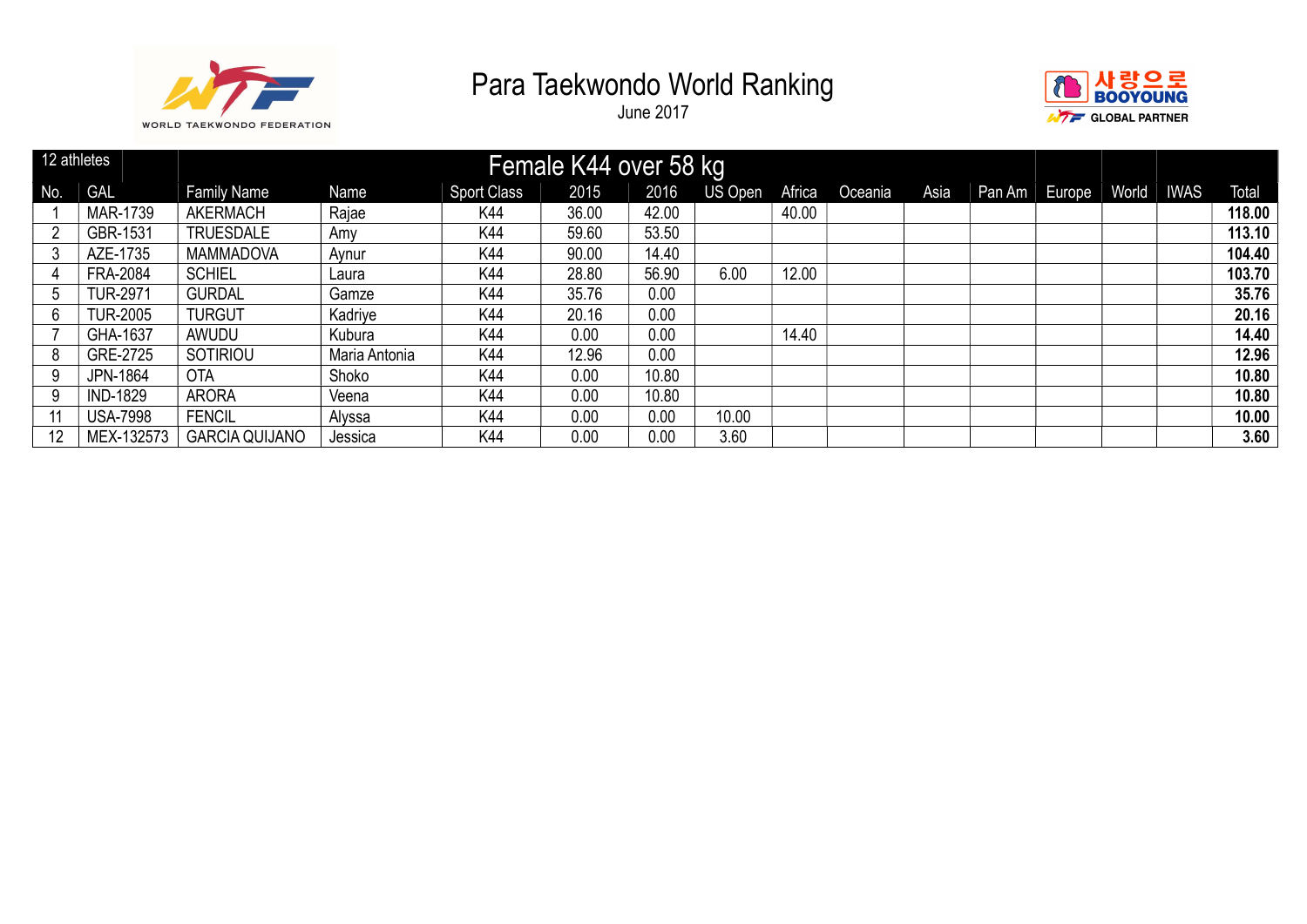



| 3 athletes |                 |                    |           |                    | Female K43 under 49 kg |       |         |        |         |      |        |        |              |             |              |
|------------|-----------------|--------------------|-----------|--------------------|------------------------|-------|---------|--------|---------|------|--------|--------|--------------|-------------|--------------|
| No.        | <b>GAL</b>      | <b>Family Name</b> | Name      | <b>Sport Class</b> | 2015                   | 2016  | US Open | Africa | Oceania | Asia | Pan Am | Europe | <b>World</b> | <b>IWAS</b> | <b>Total</b> |
|            | <b>UKR-2038</b> | <b>MARCHUK</b>     | Viktoriia | K43                | 80.00                  | 40.00 |         |        |         |      |        |        |              |             | 120.00       |
|            | SRB-2861        | <b>JOVANOVIC</b>   | Daniela   | K43                | 0.00                   | 14.40 |         |        |         |      |        |        |              |             | 14.40        |
|            | <b>IND-1825</b> |                    | Sonali    | K42                | 0.00                   | 12.00 |         |        |         |      |        |        |              |             | 12.00        |

| 2 athletes |                 |                    |           |                    | Female K43 over 58 kg |       |         |        |         |      |        |        |              |             |              |
|------------|-----------------|--------------------|-----------|--------------------|-----------------------|-------|---------|--------|---------|------|--------|--------|--------------|-------------|--------------|
| No.        | <b>GAL</b>      | <b>Family Name</b> | Name      | <b>Sport Class</b> | 2015                  | 2016  | US Open | Africa | Oceania | Asia | Pan Am | Europe | <b>World</b> | <b>IWAS</b> | <b>Total</b> |
|            | <b>TUR-6495</b> | <b>EMEKSIZ</b>     | Seyma Nur | K43                | 0.00                  | 40.00 |         |        |         |      |        |        |              |             | 40.00        |
|            | <b>TUR-2007</b> | <b>KARATAY</b>     | Ayse Dudu | K42                | 0.00                  | 24.00 |         |        |         |      |        |        |              |             | 24.00        |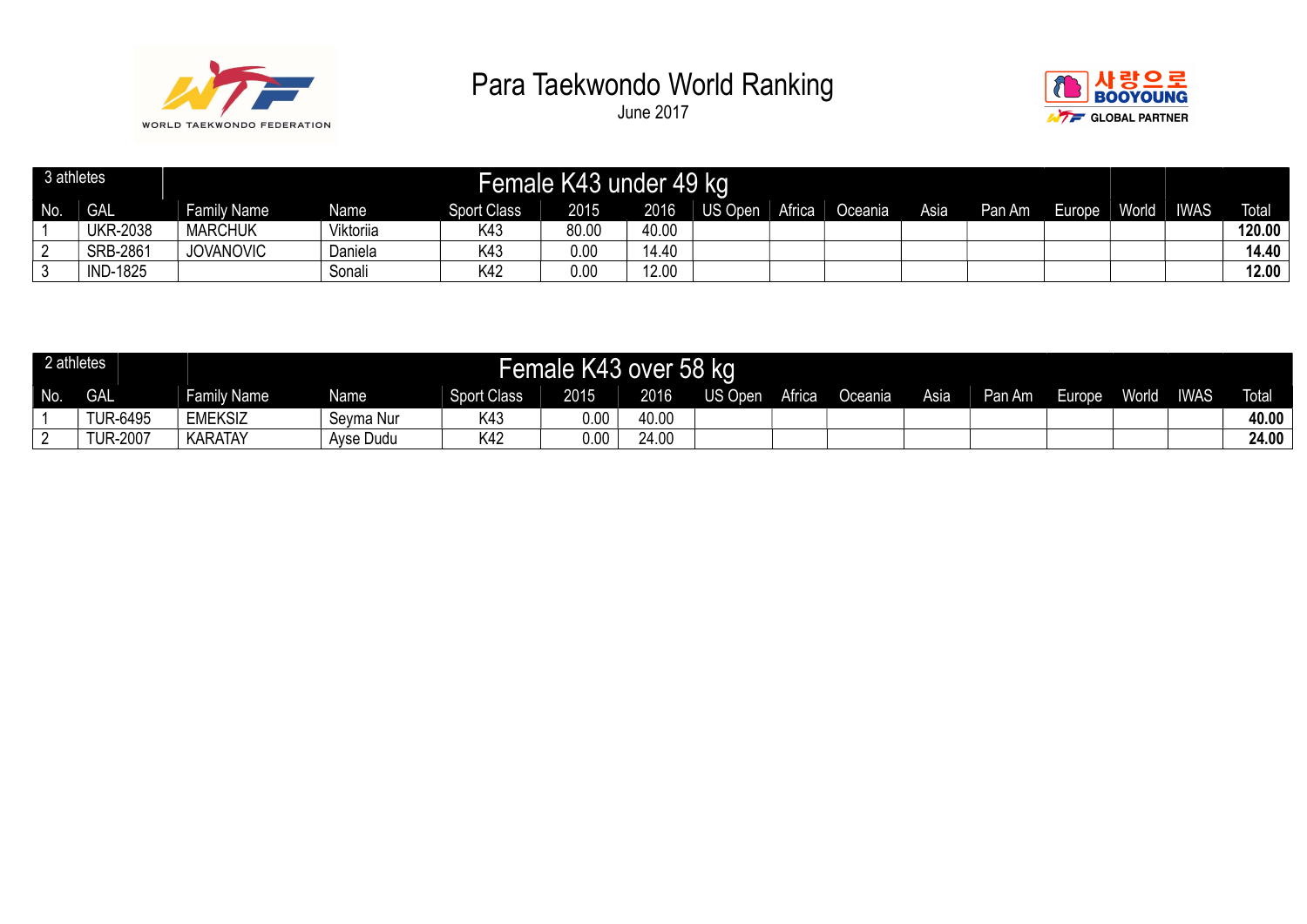



| 3 athletes |                 |                    |         |                    |       | Female K42 under 49 kg |                |        |         |      |        |        |       |             |              |
|------------|-----------------|--------------------|---------|--------------------|-------|------------------------|----------------|--------|---------|------|--------|--------|-------|-------------|--------------|
| No.        | <b>GAL</b>      | <b>Family Name</b> | Name    | <b>Sport Class</b> | 2015  | 2016                   | <b>US Open</b> | Africa | Oceania | Asia | Pan Am | Europe | World | <b>IWAS</b> | <b>Total</b> |
|            | <b>RUS-3198</b> | <b>MAGOMEDOVA</b>  | Sakinat | K41                | 80.00 | 0.00                   |                |        |         |      |        |        |       |             | 80.00        |
|            | <b>IND-1825</b> |                    | Sonali  | K42                | 0.00  | 50.00                  | 10.00          |        |         |      |        |        |       |             | 60.00        |
| . J        | <b>TUR-2970</b> | <b>BILEK</b>       | Nurgul  | K42                | 48.00 | 0.00                   |                |        |         |      |        |        |       |             | 48.00        |

| $\overline{A}$ | athlete         |                    |                |                    | <b>Female K42</b> | under 58 kg |         |        |                |      |        |       |       |             |              |
|----------------|-----------------|--------------------|----------------|--------------------|-------------------|-------------|---------|--------|----------------|------|--------|-------|-------|-------------|--------------|
| No.            | <b>GAL</b>      | <b>Family Name</b> | Name           | <b>Sport Class</b> | 2015              | 2016        | US Open | Africa | <b>Preania</b> | Asia | Pan Am | urope | World | <b>IWAS</b> | <b>Total</b> |
|                | <b>RWA-1588</b> | <b>RUKUNDO</b>     | Consolee       | K42                | 0.00              | 0.00        |         | 40.00  |                |      |        |       |       |             | 40.00        |
| ົ              | <b>USA-6580</b> | <b>SALINARO</b>    | <b>Brianna</b> | K42                | 0.00              | 15.00       | 10.00   |        |                |      |        |       |       |             | 25.00        |

| 2 athletes |                 |                 |           |                    | Female K42 over 58 kg |       |         |        |         |      |        |        |              |             |        |
|------------|-----------------|-----------------|-----------|--------------------|-----------------------|-------|---------|--------|---------|------|--------|--------|--------------|-------------|--------|
| No.        | <b>GAL</b>      | Family Name     | Name      | <b>Sport Class</b> | 2015                  | 2016  | US Open | Africa | Oceania | Asia | Pan Am | Europe | <b>World</b> | <b>IWAS</b> | Total  |
|            | <b>TUR-2007</b> | <b>KARATAY</b>  | Ayse Dudu | K42                | 74.00                 | 40.00 |         |        |         |      |        |        |              |             | 114.00 |
|            | <b>RUS-3221</b> | <b>IRAZIEVA</b> | Zaira     | K42                | 102.00                |       |         |        |         |      |        |        |              |             | 102.00 |